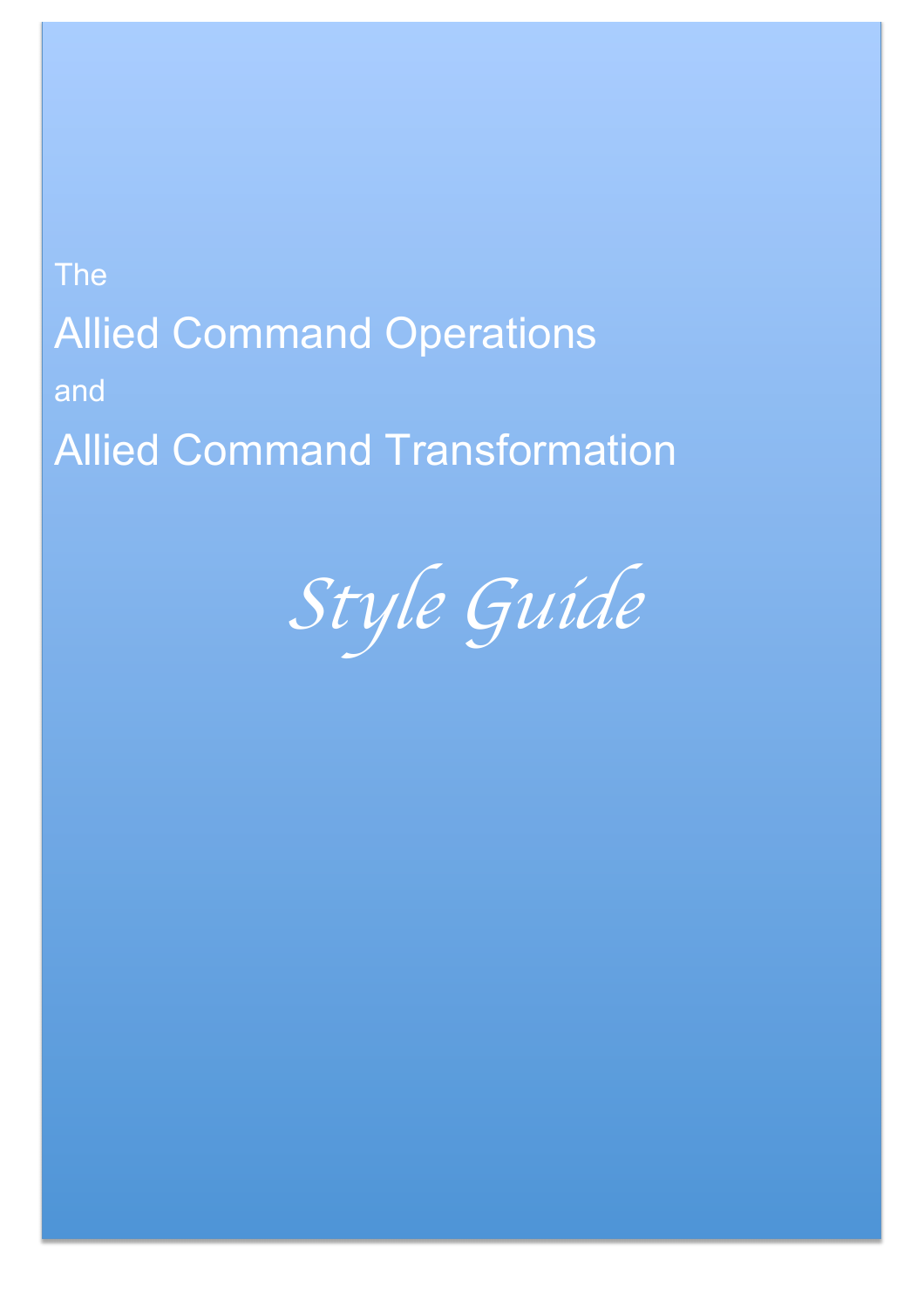For continuity across the numerous language-writing styles, use the following when writing in English for official ACO/ACT publications. These are adapted from the Reuters Handbook of Journalism at http://handbook.reuters.com/index.php/Main\_Page

## **Abbreviations**

Abbreviations and acronyms should usually be spelled out on first reference.

Abbreviations in parentheses, after the spelled-out first reference, where you plan to use the abbreviation on second reference, are acceptable.

CAPS, PERIODS/FULLSTOPS: Generally, omit full stops or periods in acronyms unless the result would spell an unrelated word. Most abbreviations of more than two letters do not take periods. But use periods in most twoletter abbreviations: U.S., U.N. (Exceptions include: EU, UK)

PLURALS: Form the plural of abbreviations by adding a lower-case "s" without an apostrophe: ICBMs, not ICBM's.

WITH DATES OR NUMERALS: Use the abbreviations A.D., B.C., a.m., p.m., No., and abbreviate certain months when used with the day of the month.

## **Acronyms**

Avoid if at all possible. Very few are understandable at first reference. Most are only of use to a specialised audience that has seen them several times before. Where possible replace with a noun such as the committee, the organisation, the inquiry.

# **Aircraft**

- a. Use aircraft rather than plane. Most airliners and military aircraft are jets so there is normally no need to specify that an aircraft is a jet. Warplane – is one word.
	- i. Capitalise but do not put in quotation marks the names of aircraft, e.g. Hercules, Flogger, Raptor. When the number designating an aircraft is preceded by a letter or letters, hyphenate, e.g. Boeing 777 but MD-90, F-117.
	- ii. Use makers' names in the form given in Jane's All the World's Aircraft, e.g. MiG-35. Give numerals for aircraft speeds, e.g. Mach 1 not Mach one.
	- iii. Know what the most common military letters mean when asked. F stands for Fighter (F-35), C stands for Cargo (C-17), KC stands for Kerosine Carrier (KC-135), B stands for bomber (B-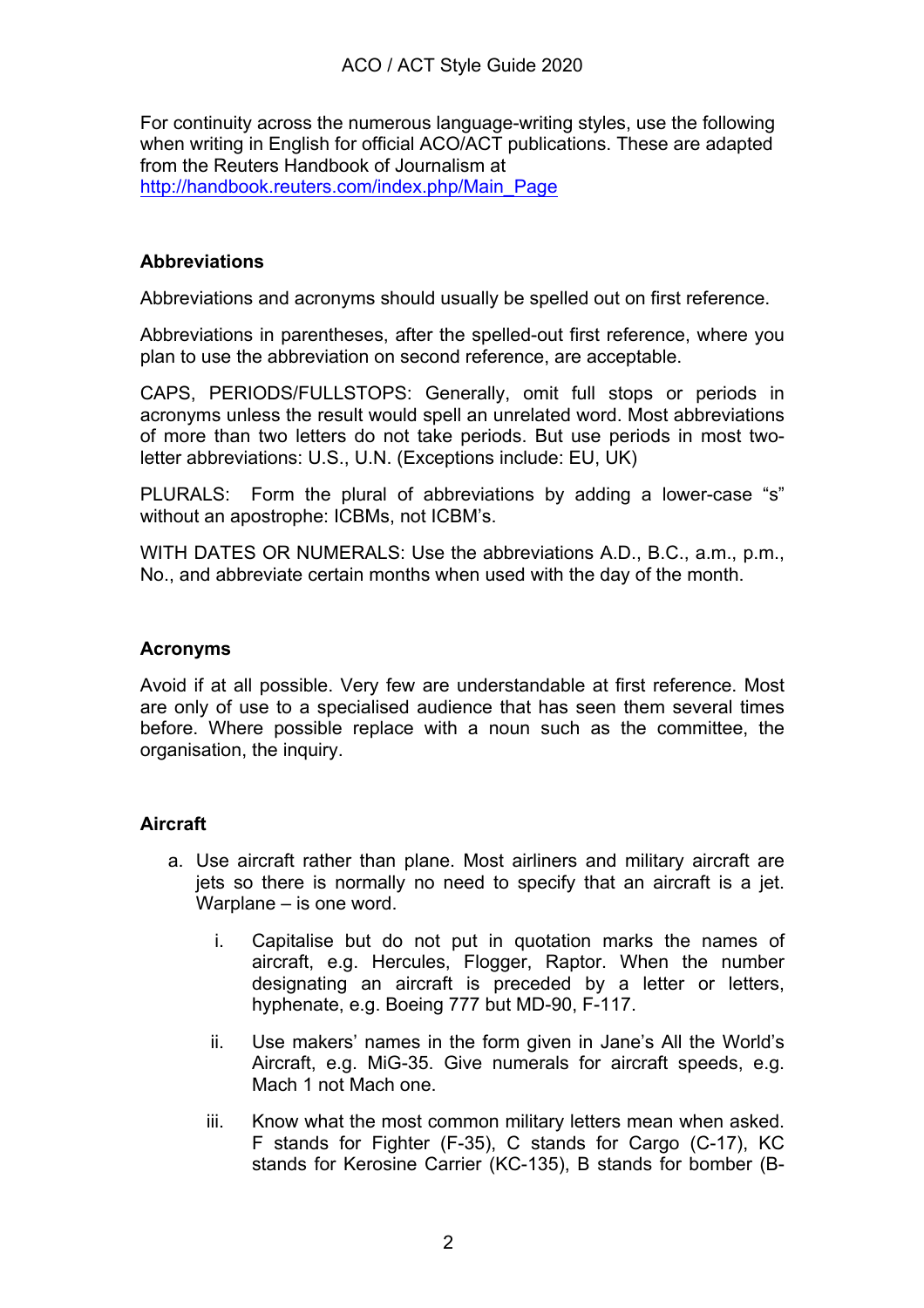2), CH stands for Cargo Helicopter (CH-47), AH stands for Attack Helicopter (AH-64), T stands for Trainer (T-35 jet trainer).

- b. Air Base.Two words. So also air raid and air strike but airspace.
- c. Airborne Warning And Control System (AWACS). Aircraft equipped with search radar, height-finding radar and communications equipment for controlling weapons, generally other aircraft, surveillance and early warning.
- d. Alliance Ground Surveillance (AGS). A system that will give commanders a comprehensive picture of the situation on the ground.
- e. Stealth. They depend for their safety on carbon-based composite building materials and an unusual shape that absorbs radar signals or reflects them at angles that make the aircraft difficult to detect for useful periods of time. Do not capitalize "stealth."
- f. STOL. Short take-off and landing.
- g. Strafe. To attack with machine guns or rockets from the air. Do not use in referring to aerial bombing or ground-to-ground attacks.
- h. Unmanned Aerial Vehicle (UAV). The Predator is a U.S.-built UAV that is primarily used to collect intelligence but can act as an offensive weapon, sometimes equipped with two Hellfire missiles. The Global Hawk with a wingspan wider than a Boeing 737's can loiter high above the area it is monitoring for more than 24 hours while the Dragoneye is a tiny unmanned scout aircraft for reconnaissance by ground troops.
- i. VTOL. Vertical take-off and landing.
- j. Warplane. One word. It is a useful one for the lead paragraph, but it is better in most cases to be specific (fighter, bomber), although some aircraft can carry out a variety of missions, such as the F16. The Fairchild A-10 Thunderbolt is a ground-attack aircraft designed to support ground forces. The Panavia Tornado is a multirole combat aircraft. The B-52 is a long-range bomber. In financial stories and when dealing with contracts, sales and development, put the manufacturer's name (and company) before the aircraft type.

## **Anti-Ballistic Missile Treaty**

ABM Treaty on second reference.

## **Apostrophes**

Use the apostrophe according to the following guidelines: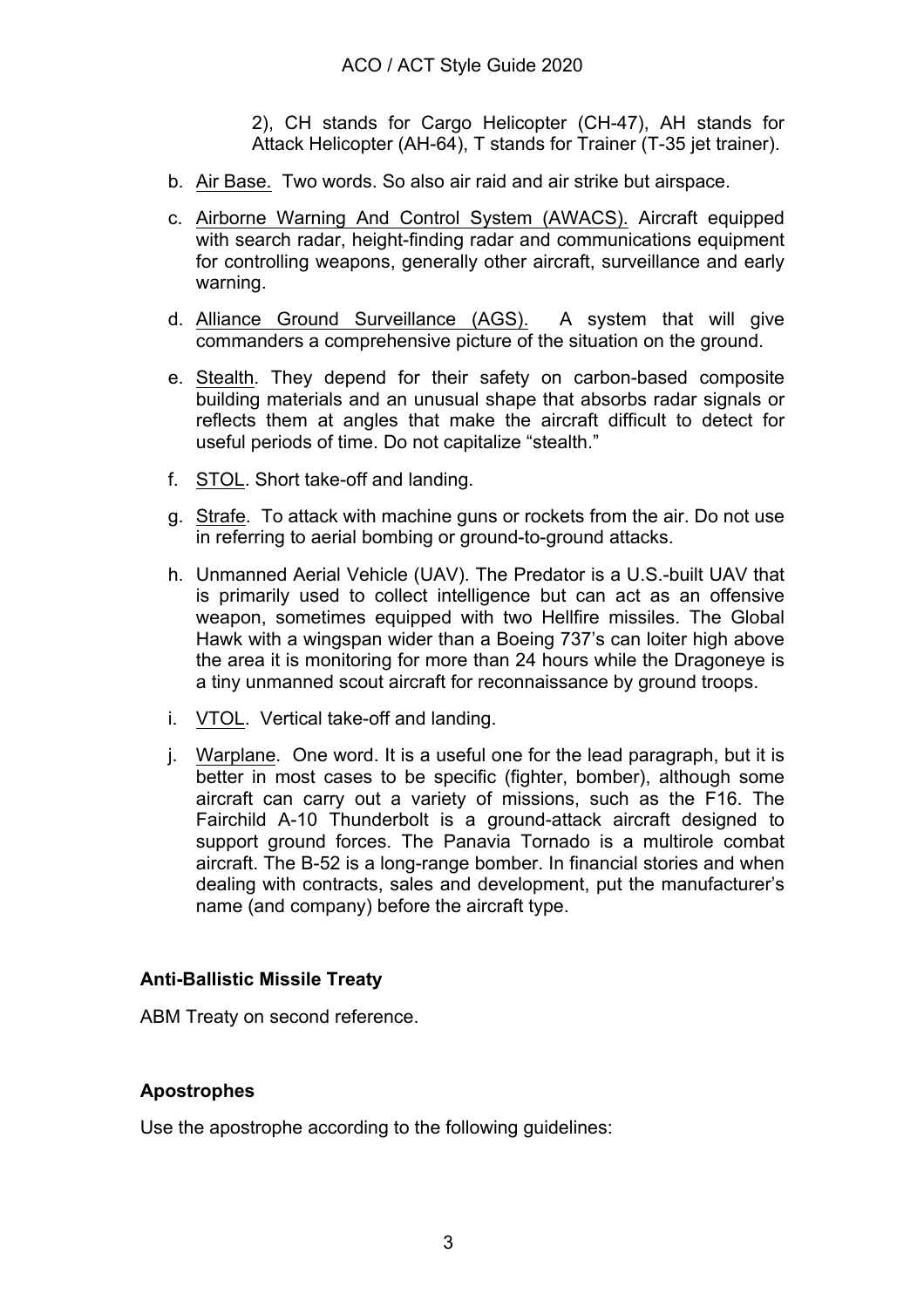Singular words and plural words not ending in an "s", form the possessive by adding " 's ", e.g., "Boeing's new airliner", "the children's books".

There is usually no problem with words ending in "s", e.g., "the class's performance", "the princess's return", "Schultz's car". However, some words would look or sound odd, e.g. "Jesus's sermons", or "Tunis's main prison", so try to write around the problem. Recast such examples as, "the sermons of Jesus", or "the main prison in Tunis".

For singular proper names ending in "s," use only an apostrophe: "Gates' tenure"; "Kansas' schools". "Reuters' early decades", but "Reuter's birthplace in Kassel".

Plural words already ending in " s " form the possessive by adding the apostrophe alone, e.g., "the soldiers' weapons".

Add " 's " for plurals of a single letter: "They were all given A's." Do not add for plurals of numbers or multiple letter combinations: "the 1980s", "RBIs".

Note that " it's " is an abbreviation of "it is". The possessive form of the pronoun is " its ".

# **Approximately**

**"**About" is shorter and simpler. So is "almost" or "nearly."

# **Arctic Sea, arctic chill**

Uppercase when referring to geography (Arctic Circle); lowercase to describe the cold (arctic wind). Also use uppercase when referring to the weather phenomenon that originates within the Arctic Circle (e.g. Arctic vortex).

## **Armoured Vehicles**

If in doubt about the name of any of these just call it an armoured vehicle. An artillery piece such as a gun or howitzer may be mounted on tracks or wheels and be self-propelled.

- k. Armoured Fighting Vehicle (AFV). Neither a tank nor an armoured personnel carrier, but a hybrid evolved in an era of fast-paced warfare in which infantry must keep up with tanks.
	- i. An AFV like the Bradley Fighting Vehicle used by the U.S. military carries a squad of infantry.
	- ii. The Soviet-designed BMP-1 carries infantry and is armed with an antitank missile launcher and a 73mm gun.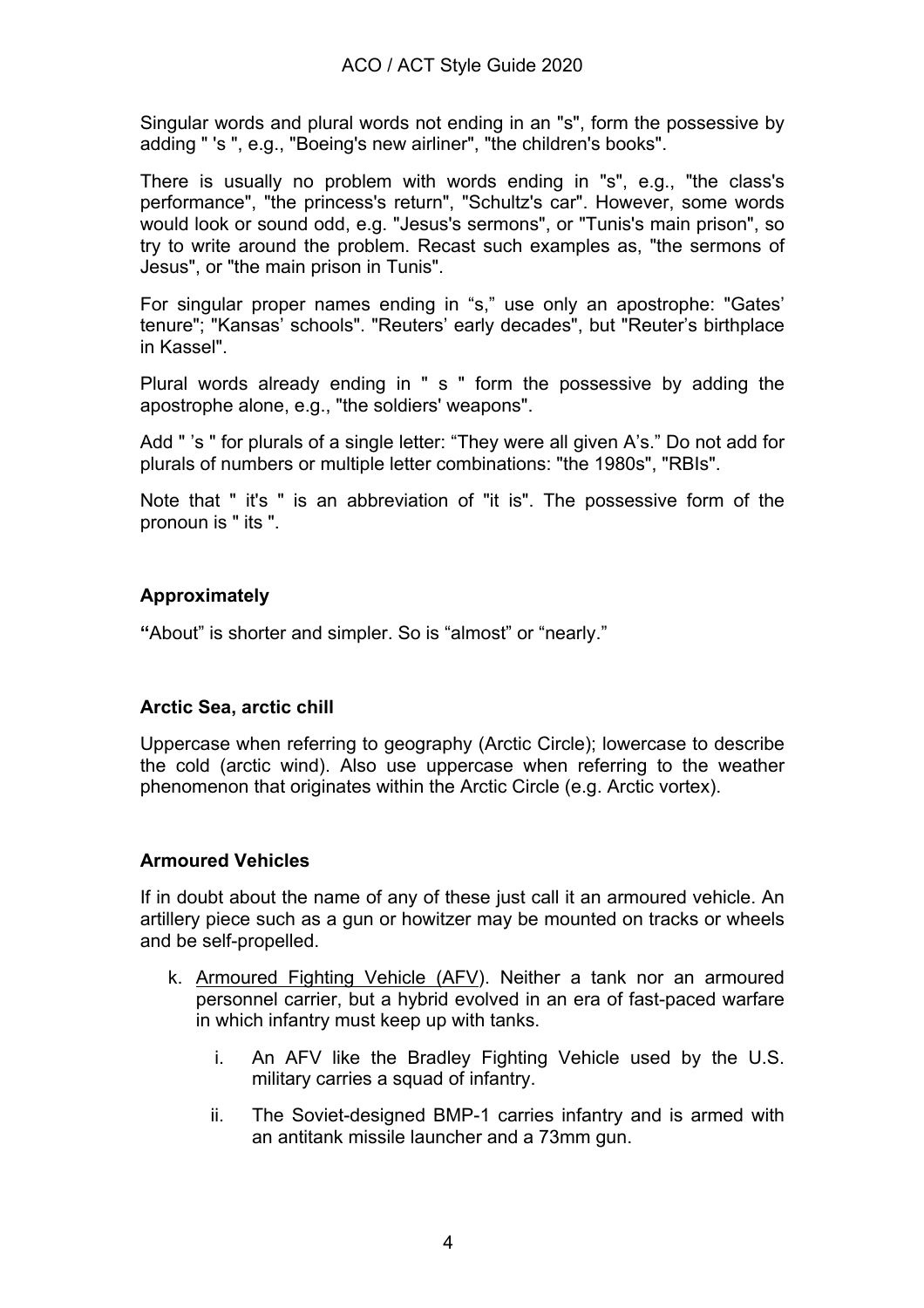- iii. The British GKN Warrior is a 25-tonne tracked armoured vehicle with a 30mm cannon.
- l. Armoured Personnel Carrier (APC). A tracked or wheeled vehicle that carries small groups of infantry into battle. It provides protection against small-arms fire and shell splinters, and may be armed with machineguns.
	- i. Make sure a tank is a tank and not an APC. If in doubt about the name of any of these just call it an armoured vehicle.
	- ii. An artillery piece such as a gun or howitzer may be mounted on tracks or wheels and be self-propelled.

# **Army**

Only capitalise for specific armies: the U.S. Army, the Palestine Liberation Army, the Red Army. Use figures for military units: 1st Army, not First Army. Only used defence force as part of a proper title like Israeli Defence Force, otherwise use army or armed forces.

## **Battle**

- a. Battlefield. One word. Also battlefront and battleground.
- b. Battlegroup. One word.
- c. Bomb Damage Assessment. (BDA). Avoid unless in quotes. Spell out BDA in parentheses if used in a quote
- d. Biological Warfare. The use in warfare of microorganisms to cause death or disease.
- e. Ceasefire. One word
- f. Chemical Warfare. The use of chemicals other than explosives, e.g., gas.
- g. Fighting. This is relative. It ranges from hand-to-hand combat to the risk of an exchange of intercontinental ballistic missiles. Avoid "fierce" fighting and "heavy" fighting unless casualties are known to be heavy or the fire intense. Spell out what is meant. "Infantry fighting" is not simply combatants on foot. It implies a set-piece engagement, not, for instance, a few militiamen jumping garden walls and blasting away with rifles.
- h. Gunbattle. One word. So also gunfire, gunman and gunpoint.
- i. Offensive. An offensive is more specific than an attack. It is an extensive attack over days, weeks or months often on a wide front or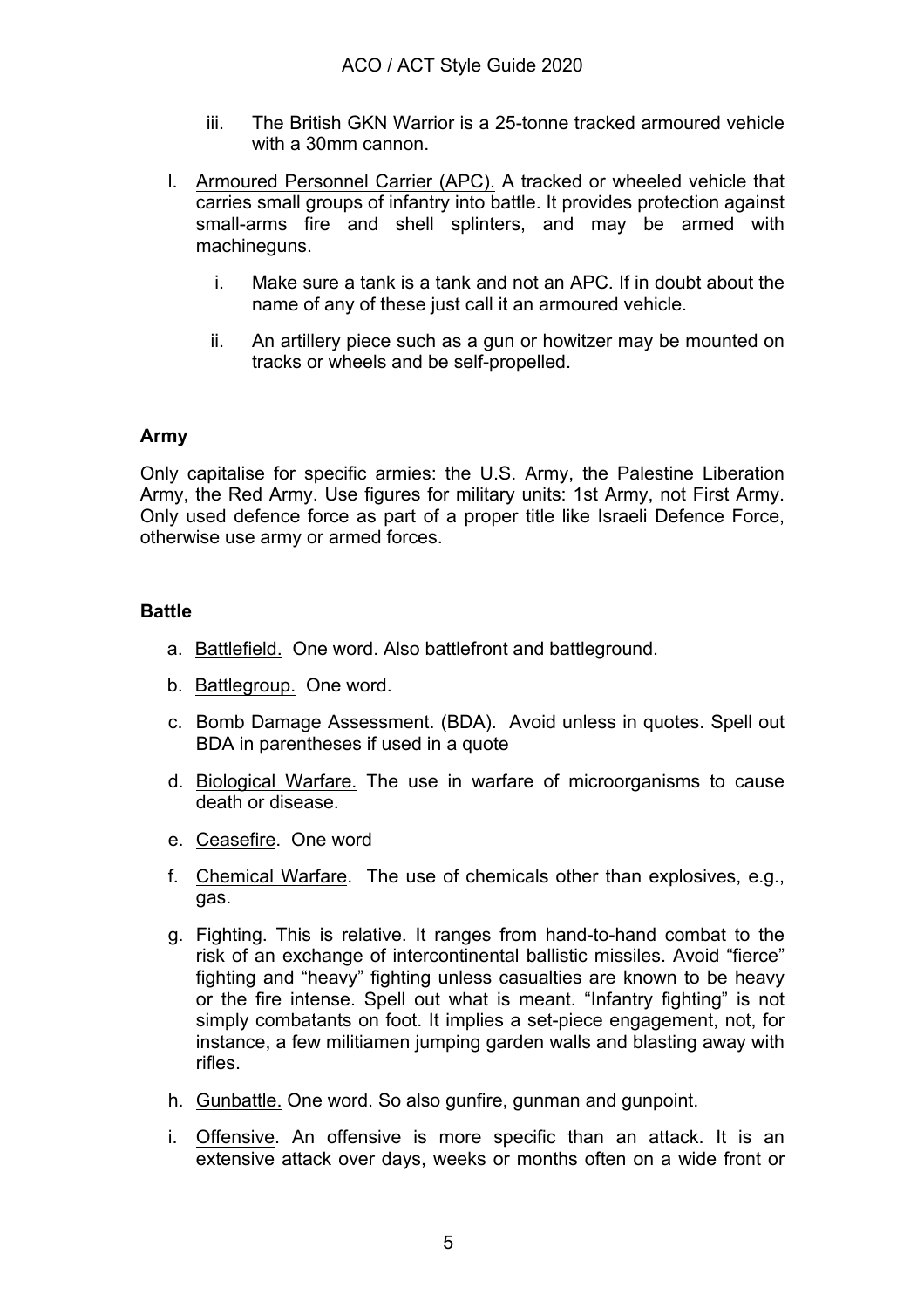an entire theatre of a campaign or war by air, sea or ground forces and sometimes all three.

j. Raid. Use only when a force attacks and then leaves an objective, as opposed to occupying it.

## **Benelux**

Belgium, the Netherlands and Luxembourg. If Benelux is used, explain on first reference that it is an inclusive word for these three nations.

### **Between, among**

"Between" is restricted to two choices or two parties. "Among" is for several options or parties. Use "between" in referring to bilateral contacts, e.g., "relations between France and Germany." Use "among" for a collective linkage, e.g., "relations among the NATO states."

## **Black box**

Popular term for aircraft recording equipment. Although the devices are not black, but in fact usually an orange colour, the term can be used if it is made clear that the reference is to a plane's flight recorder or flight-deck voice recorder.

## **Book and Film Titles**

Books, films, plays, poems, operas, songs and works of art: capitalise every word in the title apart from conjunctions, articles, particles and short prepositions, e.g. "The Rise and Fall of the Third Reich", "The Merchant of Venice", "Gone with the Wind". The same is true of radio and television programmes other than news and current affairs, e.g. "American Idol".

#### **Bosnia**

Bosnia-Herzegovina - The country has been divided into a Bosnian Serb republic and a Muslim-Croat federation since 1995. Both have wide autonomy but share a common presidency, parliament and government. In datelines: SARAJEVO, Bosnia-Herzegovina. The people are Bosnians.

#### **Capable, capability**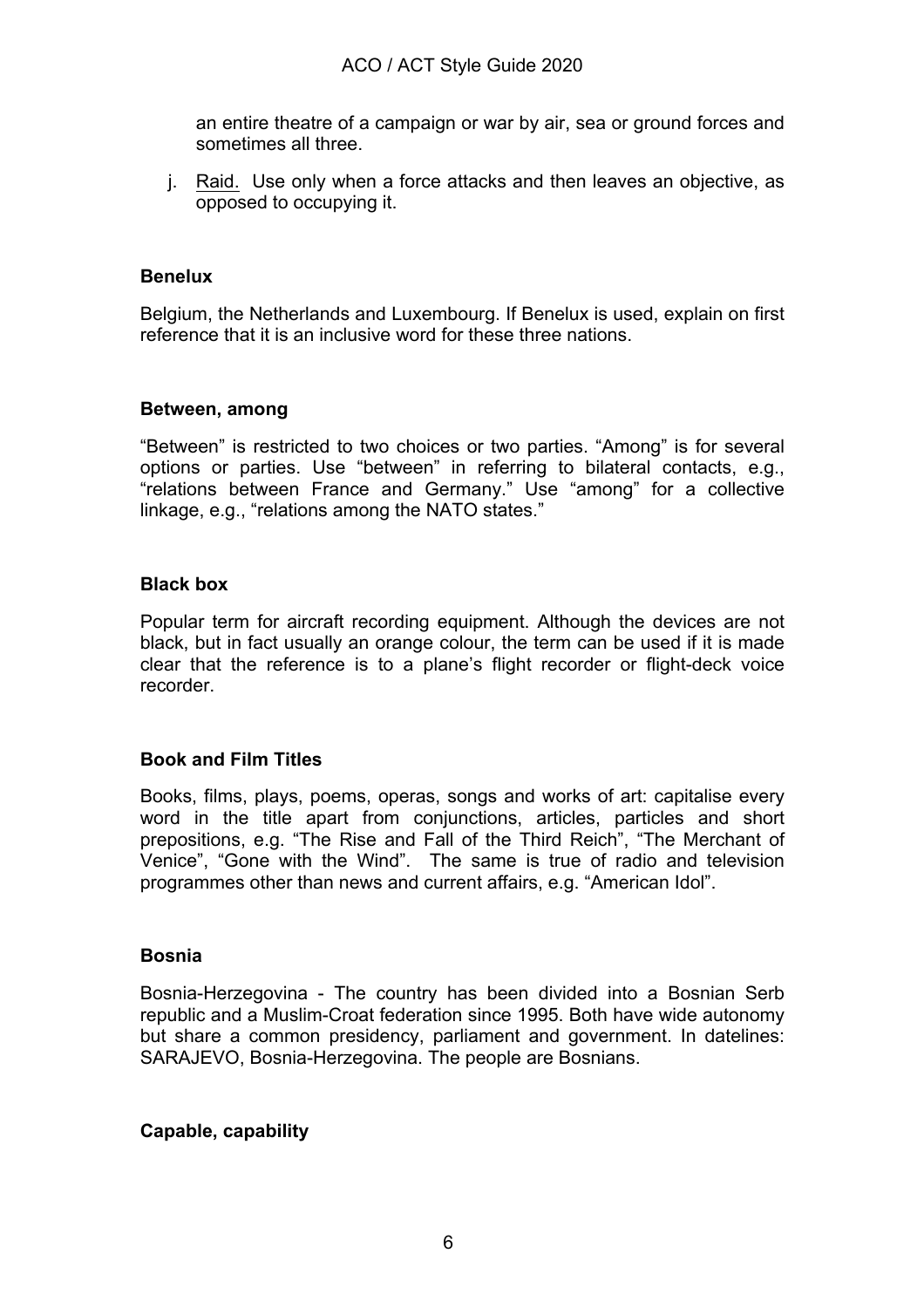Usually verbose. Write that an aircraft can carry 300 passengers, not that the aircraft is capable of carrying 300 passengers. "The United States can launch...," not "The United States has the capability to launch."

### **Capitalisation**

*academic, aristocratic, military and religious titles:* Capitalise when they accompany a personal name, otherwise use lower case, e.g., Professor John Smith, Admiral Horatio Nelson, but "the history professor", "the admiral".

*armed forces:' Normally used lower case for the armed services used generically, e.g., U.S. army, British navy, French air force. Capitalise specific official names though such as Royal Air Force, the Canadian Forces and the Luftwaffe.* 

*corporate, organisational titles:* Usually generic titles are not capitalised, e.g. managing director John Smith, chief executive Joe Bloggs, PLO chairman Yasser Arafat.

*geographical and geological names:* Capitalise, apart from particles, articles and compass references not forming part of the proper name, e.g., North Korea but north London; the Nile Delta but the delta of the Nile, the Upper Pleistocene, the Lower East Side of New York but the lower east bank of the river. However: the Bermuda Triangle, the Triangle.

*geopolitical:* Capitalise nouns and adjectives with a geographic origin but used politically, such as Western influence, the North-South divide, the West, Eastern Europe, Southeast Asia.

*government officials:* Capitalise the official title when it immediately precedes a person's name. When a title is used generically and follows the name or is used alone, use lowercase, e.g.: French Foreign Minister Jean Blanc; Jean Blanc, the French foreign minister; in the US the wife of the president is known as the first lady (no caps).

*government bodies:* Treat government bodies as proper names and capitalise them when they are an integral part of a specific name. Do not capitalise when unspecific, as in plurals or standing alone: "the Israeli Foreign Ministry" or "the Foreign Ministry said Israel would...," but "The ministry added …"; "the Australian Parliament," but "the Australian and New Zealand parliaments"; "the French Embassy" but "the embassy".

*hyphenated titles:* When a hyphenated title is capitalised, capitalise both parts: Lieutenant-General John Smith.

*legislative bodies:* Capitalise the official names of legislative bodies such as Parliament, Senate, the Diet. When used in the plural, lowercase: the Norwegian and Danish parliaments.

*politics:* Capitalise the names of political parties and of movements with a specific doctrine, e.g., a Communist official, a Democratic senator. Use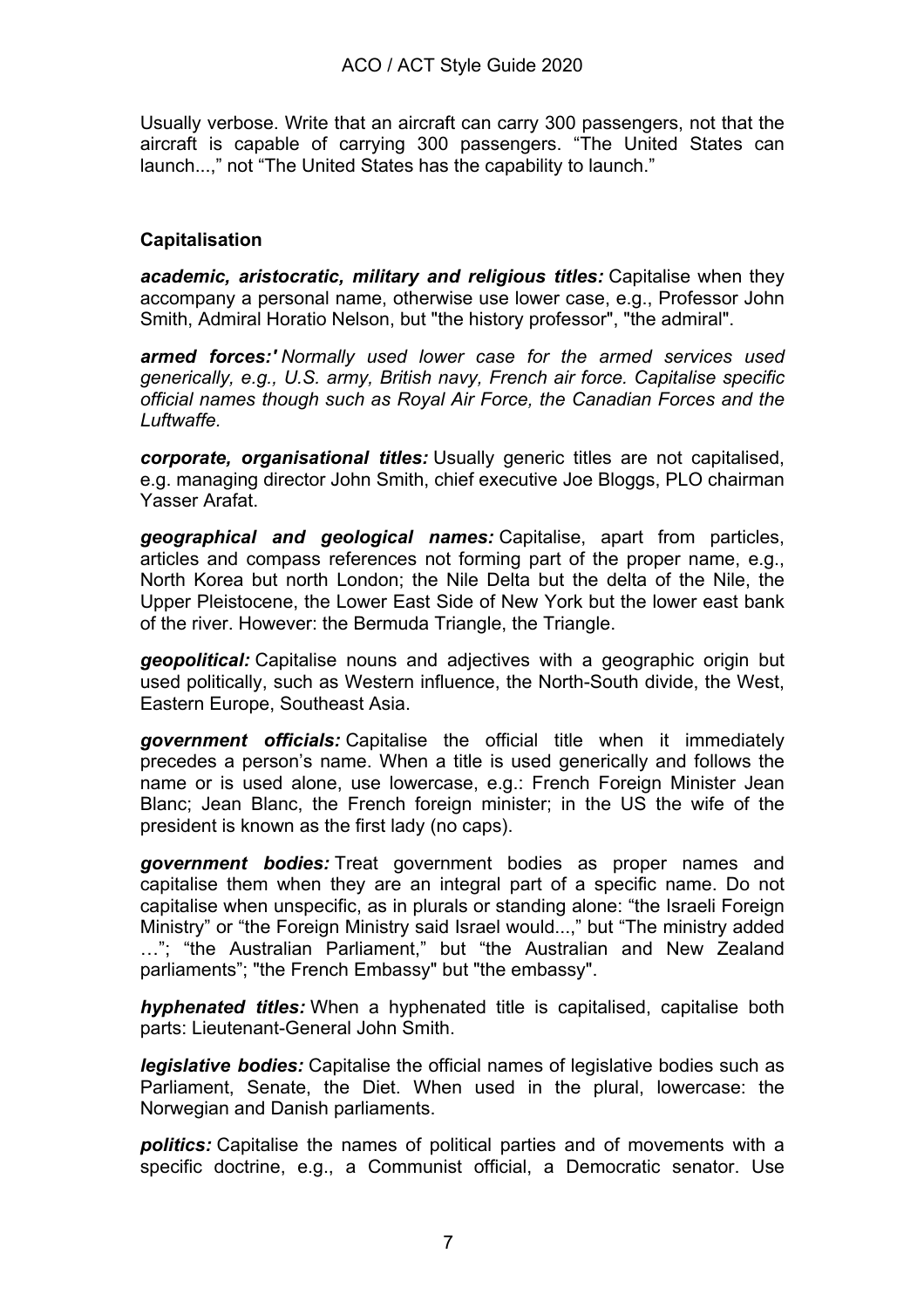lowercase for nonspecific references: "The communist part of the former Soviet Bloc"; "the settlement was run on communist principles"; "he proposed a democratic vote." But "the Communist Party of what was then East Germany."

*proper names:* Common nouns that normally have no initial capital are capitalised when they are an integral part of the full name of a person, organisation or thing, e.g., Queen Elizabeth, the Sultan of Brunei, the River Thames. These nouns are normally lowercase if they stand alone or in the plural, e.g., the queen, the Malaysian sultan, down the river. But former Prime Minister Lee Kuan Yew, former Managing Director John Brown. Do not risk ambiguity, e.g., "the Speaker told the House of Commons." Retain the capital also when the person remains specific because there is only one or because he or she is preeminent, e.g., the Dalai Lama, the Pontiff, the Virgin Mary.

*proper nouns:* Capitalise words that uniquely identify a particular person or thing: Mount Everest, the 7th Fleet. Lowercase articles and particles used as auxiliaries in names like Charles de Gaulle. Keep the capital on words that still derive their meaning from a proper noun, e.g., Marxist, Shakespearean. Do not keep it when the connection with the proper noun is remote, e.g., Arabic numerals, herculean.

**publications:** No quotation marks around the title. Whatever the masthead says, do not capitalise articles and particles in the names of English-language newspapers and magazines, e.g., the New York Times, the News of the World. Where non-English language newspapers begin with a word meaning "the, capitalise: O Globo/Le Monde/Die Welt.

*quotes:* A quote that follows a colon begins with a capital. "Guzhenko said: 'The conference has ignored the principle of equality.'"

*religion:* Names of divinities are capitalised, but unspecific plurals are lowercase: Allah, the Almighty, but the gods, the lords of the universe. Capitalise religious titles when they immediately precede a personal name, otherwise lowercase, e.g., Bishop Thaddeus Smith, Dean Robert Jones, but the bishop, the dean, the pope. Use only the simplest and best-known titles on first reference: the Rev. Jesse Jackson rather than the Right Rev. John Smith. Capitalise names of denominations and religious movements, e.g., Baptist, Buddhist, Church of England, Muslim, Orthodox. The pope is head of the Roman Catholic Church, but he would celebrate mass in a Roman Catholic church (that is, a building).

## **Captions, Cutlines**

Cutlines should be simply and clearly written no needless adjectives or verbs

The first sentence contains the who, what, when and where and is always written in the present tense using active voice. A caption describes the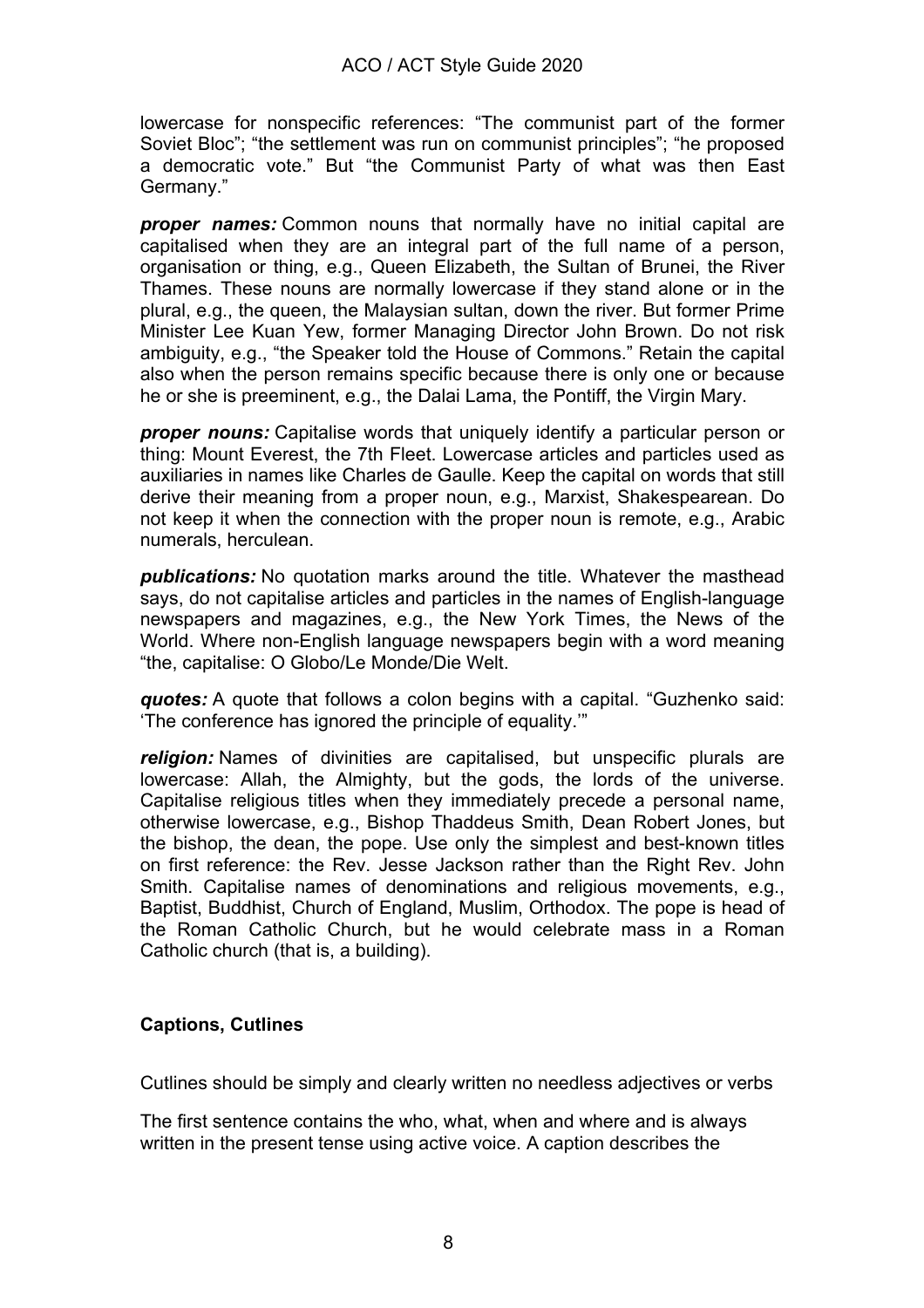moment the image is captured, not what came before or after, so the first sentence will be written as if from that moment.

Subsequent sentences include the background information (the why?) and should almost always be written in past tense. It explains why the image is significant and provides context. This is where you provide information explaining the significance of the action in the image.

A caption ends with giving credit to the photographer (in person), as apposed to a full (web) story, that ends with giving credit to the PA Office that published it.

Example: Ms. Victoria Tesson, left, a NATO public affairs intern, interviews a Luxembourg soldier during Exercise CORONAT MASK 2018, in Bruchsal, Germany, September 26, 2018. The exercise, which began September 15, is being held throughout the Czech Republic, Slovakia, Italy and Germany and allows NATO Chemical Biological, Radiological and Nuclear (CBRN) Defence units to train for potential future NATO missions, improve specialised CBRN defence capabilities and enhance interoperability between participating nations. (NATO photo by Petty Officer 2nd Class Brett Dodge, USN)

## **chairman, chairwoman**

Not chairperson or chair unless requested (Janet Yellen has asked to be called "chair" of the Federal Reserve).

# **Combat Camera (COMCAM)**

## **Commas**

Do not over-punctuate, especially with commas. Any sentence studded with commas could probably benefit from a rewrite.

Use commas as a guide to sense, to break a sentence into logically discrete parts, but do not use them to the extent that they break the flow of the sentence.

Use commas to mark off words and phrases that are in apposition to other words, or to define other words or phrases, e.g., "Rolan Dumas, French foreign minister, said...", "Rudolf Nureyev, most prominent of the defectors from the Bolshoi, has danced..."

Use commas to mark off a clause that is not essential to the meaning of a sentence, e.g., "the airliner, which was seven years old, crashed". But a clause that cannot be removed from a sentence without affecting its meaning is not marked off by commas, e.g., "The airliner that crashed on Thursday was seven years old whereas the plane lost the previous day was new".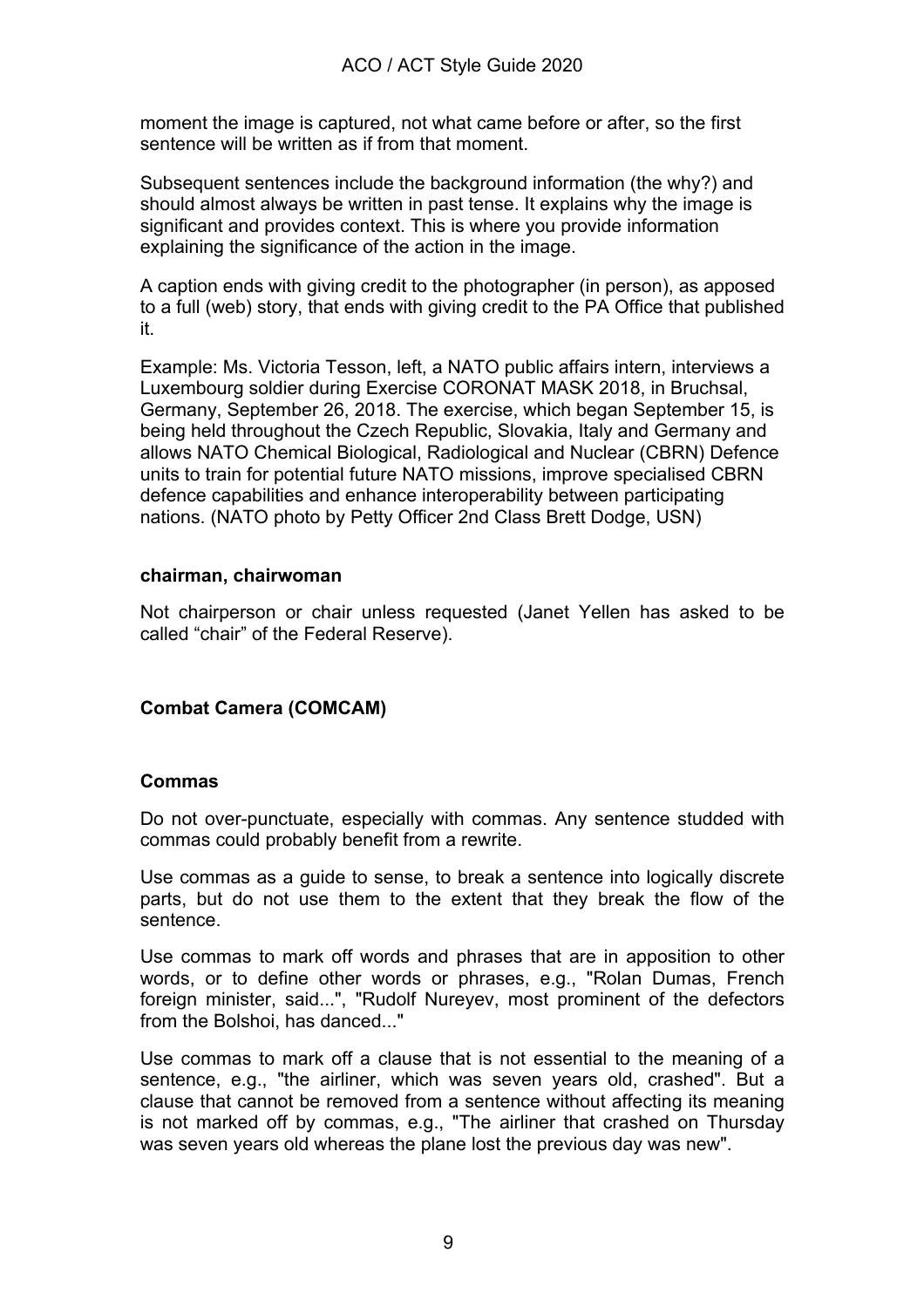Use commas to separate items in a list, e.g., "cheese, fruit, wine and coffee", or "Smith despised ballet, hated the theatre and was bored by opera". Note that there is normally no comma before the final "and" ( the so-called serial or Oxford comma). However, a comma should be used in this position if to leave it out would risk ambiguity, e.g., "he admired Irving Berlin, Rodgers and Hart, and Leonard Bernstein".

As in the sentence above, a comma follows an initial "However".

A comma is often needed before "and" or "but" in the middle of a compound sentence to make clear where the new clause begins. "They gave the prize to Jones and his wife, and the family was delighted" is very different from "They gave the prize to Jones, and his wife and family were delighted". But no comma is needed when both or all parts of a compound sentence have the same subject, e.g., "They gave the first prize to Jones and the second prize to his wife".

Use a comma to clarify dates, e.g., "On April 2, 2013, protesters gathered in downtown Lincoln, Nebraska, to protest the ruling."

Use a comma between direct quotations and what introduces or follows them, e.g., "He addressed the matter of intervention by saying, 'We do not intend to make a move now.'" Similarly, before direct but unquoted questions incorporated within sentences: "The unspoken question was, By what criteria did they predict the outcome?"

## **Crimea**

A Black Sea peninsula annexed from Ukraine by Russia in March 2014. The international community has refused to recognize the Russian annexation. The dateline should be Crimea, without reference to Ukraine or Russia: SIMFEROPOL, Crimea.

## **cyber**

Introduced into English in 1948 by the US mathematician, Norbert Wiener, who coined the word cybernetics.

Cyber was originally a stand alone adjective, meaning relating to or involving computers or computer networks.

But when an adjective regularly becomes associated with a particular noun, the English language tends to evolve in favour of a compound noun.

So for example: cyber marketplace, cyber commerce, cyber crime, cyber citizen, cyber cash, cyber terrorism, cyber surfer, cyber bullying, cyber intelligence, cyber warfare.

But the compound noun: cybersecurity, cyberspace, cybercurrency, cyberattack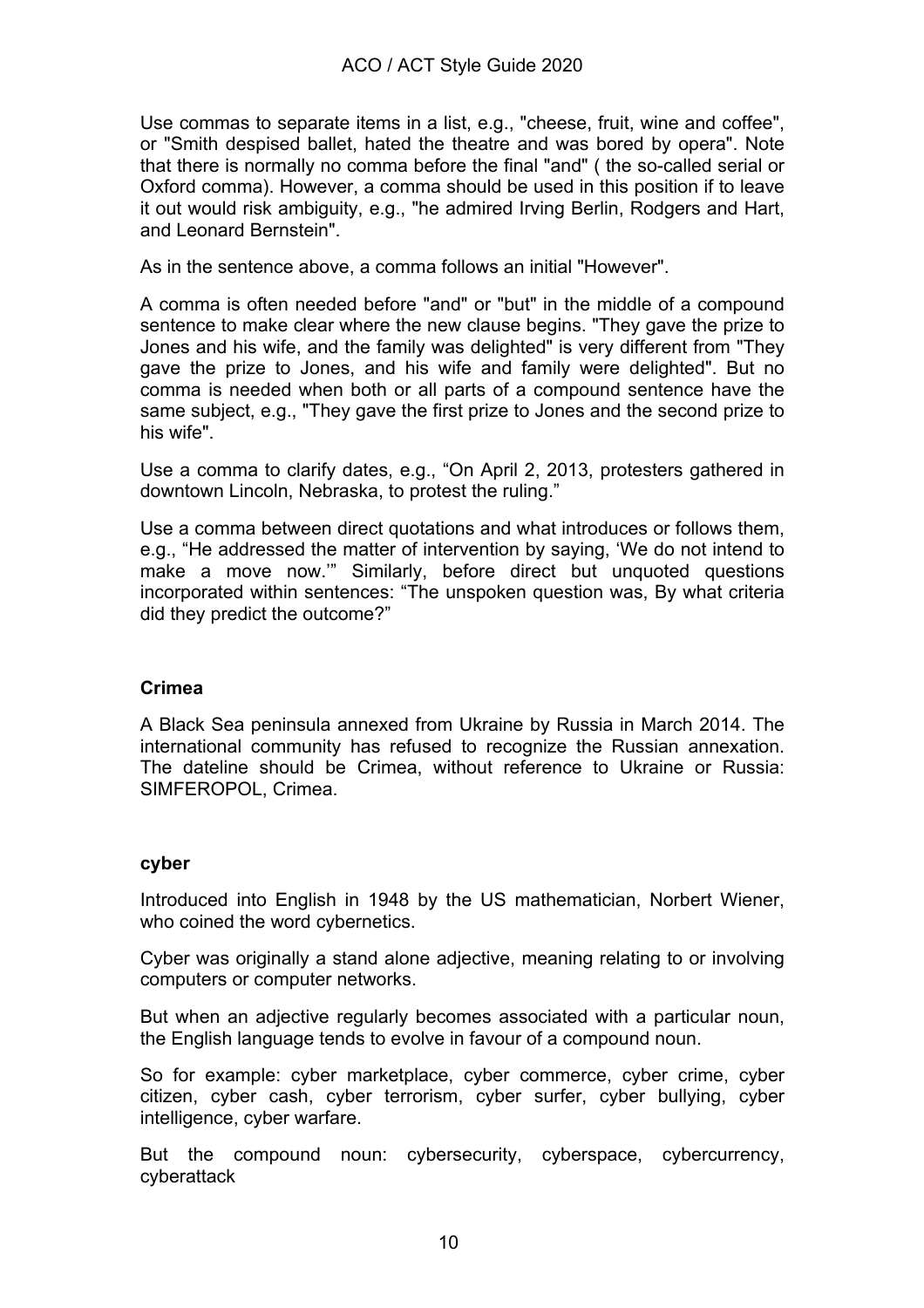# **Dates**

Use the sequence month/day/year, e.g. Iraq's invasion of Kuwait on Aug. 2., 1990, led to... or the August 2 invasion or the August 1990 invasion. If a specific date is used, put the year inside commas. Spell out months in text but abbreviate them followed by a full stop when they are used with a specific date – Jan.1, Feb. 14, Aug. 5, Sept. 11, Oct. 24, Nov. 5, Dec. 25.

When spelling out duration, write the tournament runs from May 22 to 24 not runs from May 22-24. Write arrived on Monday not arrived Monday and on Tuesday, on Wednesday, on Thursday rather than yesterday, today, tomorrow.

Write the 1939-45 war but from 1939 to 1945 not from 1939-45. Similarly between 1939 and 1945 and not between 1939-45. Write 9/11, not 9-11.

## **Defense Visual Information Distribution Service (DVIDS)**

A state-of-the-art, 24/7 operation owned by the US Department of Defense DMA (Defense Media Activity) that provides a timely, accurate and reliable connection between the media around the world and the military serving at home and abroad.

## **Doctors Without Borders, Medecins Sans Frontieres**

Reuters uses the official name Medecins Sans Frontieres on first reference which can be abbreviated to MSF on further reference. Doctors Without Borders in parentheses is acceptable after the official name on first reference.

## **DOD**

Department of Defense, the Pentagon (U.S.). Avoid using the acronym.

## **Effect, affect**

Effect is to cause; affect is to produce an effect upon

#### **email**

But other compound words prefixed with e- should be hyphenated: "ecommerce," "e-banking."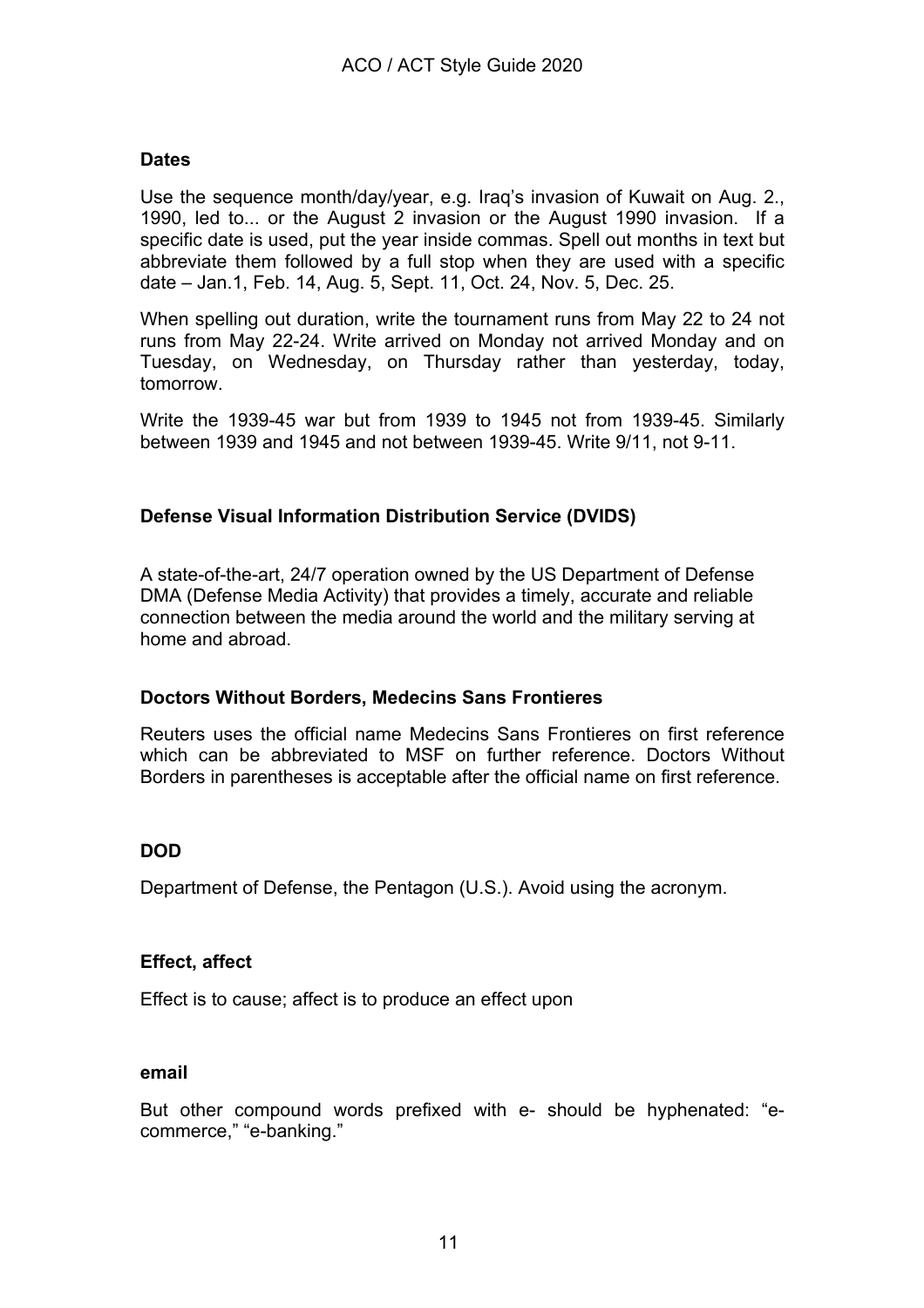## **epidemic, pandemic**

An epidemic is the rapid spreading of disease in a certain population or region; a pandemic is an epidemic that has spread worldwide. Use sparingly: follow declarations of public health officials.

## **EU**

If used on first reference, spelling out European Union in next. The Treaty on European Union, commonly known as the Maastricht Treaty, came into effect on Nov. 1, 1993, and formally created a new entity, the EU, with responsibilities expanded beyond the European Community's focus on economic and trade issues.

#### **euro, euro zone**

Reuters uses euro zone (two words).

#### **extremist**

A person who goes to extremes particularly in terms of political actions, practices or doctrines. Try to avoid as extremist is probably even more vague in meaning than other debatable or emotive words like radical or terrorist. Try to be more specific about what the person does or believes - "gunman", "bomber, "hijacker", "protester" etc.

#### **eyewitness**

Prefer "witness."

## **FAA**

The U.S. Federal Aviation Administration. FAA acceptable on second reference.

## **fighter jets, war planes**

Prefer war planes. A fighter jet is different from bomber etc.

**Fort**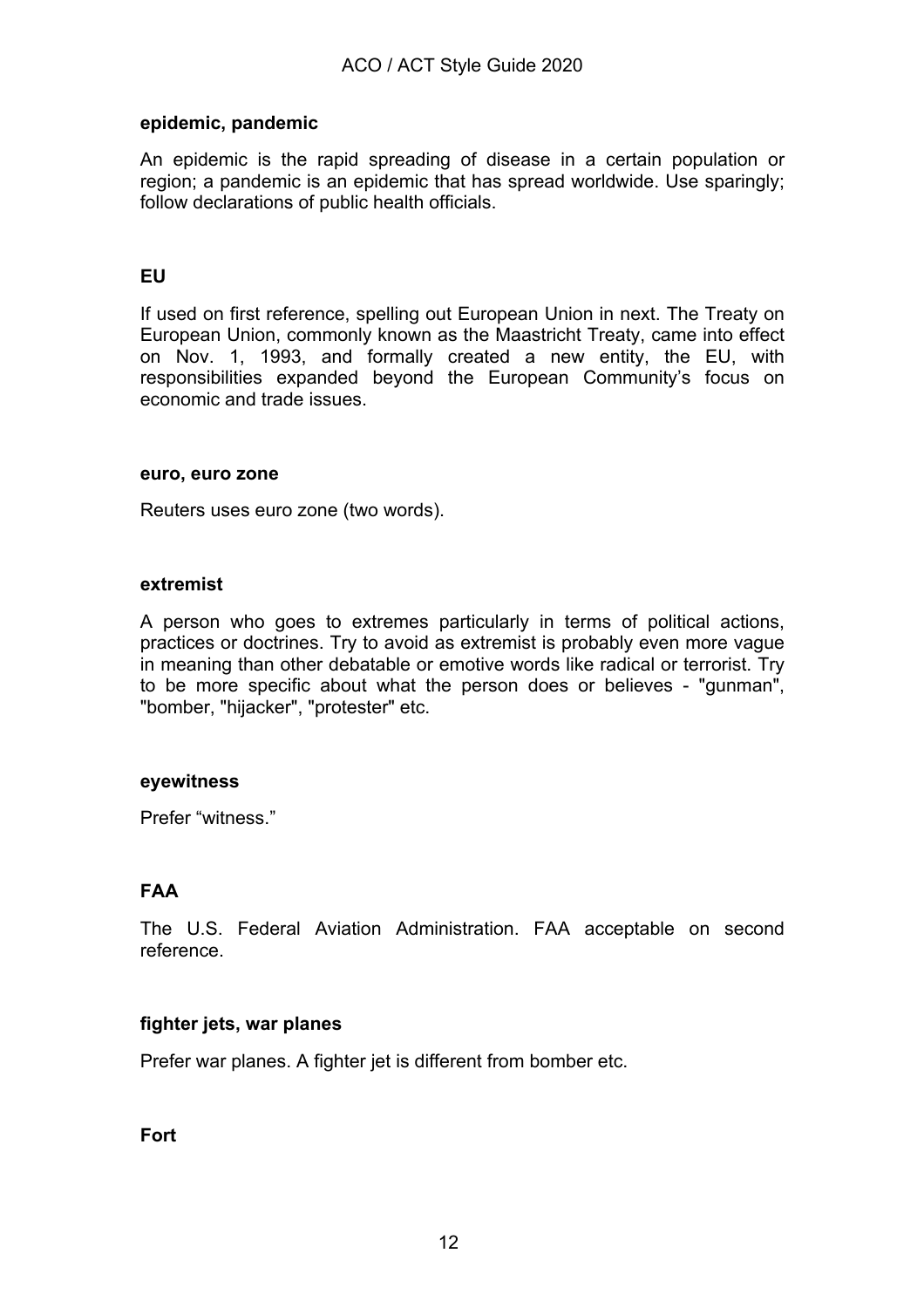Do not abbreviate in the names of cities or military installations, e.g., Fort Lauderdale, Fort Bragg.

# **fortnight**

Prefer "two weeks."

## **GMT – Greenwich Mean Time**

As the international standard, it is not spelled out but should be capitalised. Western military forces use Zulu to mean GMT. Given Reuters is usually writing for a global readership, It is often necessary to convert a local time into GMT, e.g., 8:30 a. m. (1330 GMT). The conversion should also be given when previewing important events or statements by major figures, e.g., Smith to hold news conference at 0800 EST (1300 GMT). Also known at UTC from the French "temps universel coordonné" or universal coordinated time which is the same as GMT.

### **grammar**

**a, an** – Use "a" before a word that begins with the sound of a consonant, e.g., a historian, a hotel, a hysterectomy, a NATO member. Use "an" before a word that begins with the sound of a vowel, e.g., an heir, an honour, an OPEC member.

**adjectives** – Use sparingly. Avoid adjectives that imply a Reuters judgement, e.g., a hard-line speech, a glowing tribute, a staunch conservative. Some people might consider the speech moderate, the tribute fulsome or the conservative a die-hard reactionary. When using an adjective and a noun together as an adjective, hyphenate them if it prevents the reader from hesitating over a possible ambiguity: "a blue-chip share" is quicker to grasp even though in context one is unlikely to wonder whether a chip share that is blue is meant. Similarly, "high-caste Hindus." When using an adjective and the past participle of a verb together adjectivally, hyphenate them, e.g. oldfashioned morality, rose-tinted spectacles. Do not hyphenate an adverb and adjective when they stand alone unless your dictionary says otherwise.

**adverbs** – Put the adverb between the auxiliary verb and the past participle, e.g., France has already refused... not France already has refused ...

**as, like** – as compares verbs, like compares nouns. He fought as a hero should. But: He acted like a hero.

**collective nouns** – Most collective nouns and names of countries, governments, organisations and companies are followed by singular verbs and singular neuter pronouns, e.g., The government, which is studying the problem, said it. As a general rule, if the focus is on the collective entity, use a singular verb; if on the individuals, a plural (the couple is suing the state for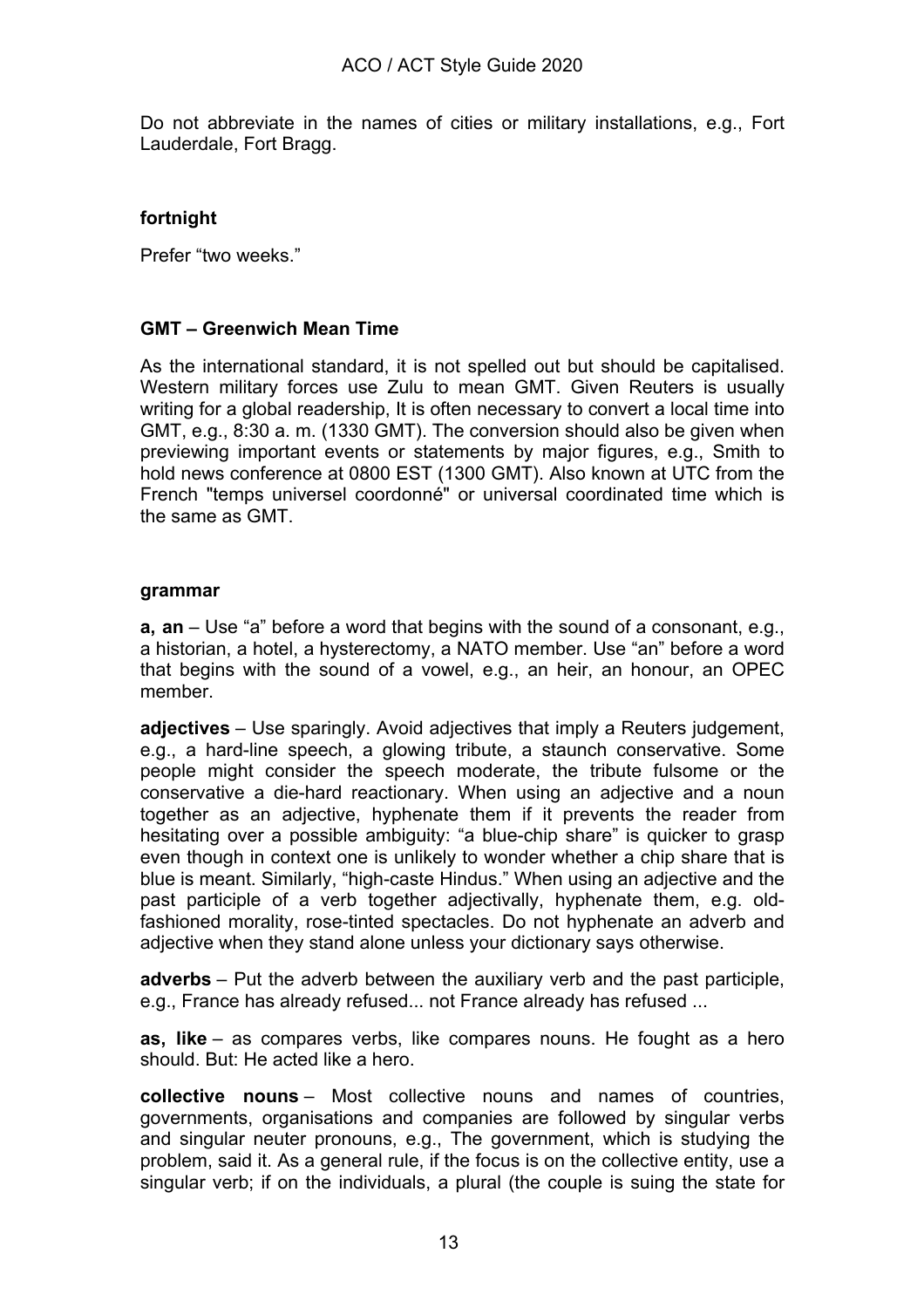negligence. The police, musical groups, and sports teams take plural verbs and pronouns.

**split infinitives** – The taboo is based on a false analogy with Latin, where infinitives are one word. In English good writers (Samuel Pepys, Abraham Lincoln) have been splitting them since the 14th century. Do what sounds best.

**that, which** – Use "that" in clauses that mean to restrict the term: the mortgage meltdown that led to the financial crisis (as opposed to another mortgage meltdown). Reserve "which" for non-restrictive clauses: the mortgage meltdown, which began in YEAR TK…" Avoid the unnecessary use of "that," as in, "He said that he was going to ...," but make sure you are not setting up the reader for an initial confusion: "I believe the economic forecast was self-fulfilling."

**who, whom** – who is the subject, whom the object of a verb. As a rough guide as to which word to use, substitute "he" or "him" for the "who" or "whom" and see which makes sense. In a prepositional phrase, pick the word according to how it functions within the whole clause: "Wordsworth would read his poems to [whoever/whomever would listen]." The subject of the clause must be in the subjective case—so, "whoever would listen."

## **Great Britain**

Use United Kingdom.

## **hang, hung**

A person is hanged, a picture is hung.

#### **hangar, hanger**

A hangar is a building, often for storing aircraft. A hanger is used for clothes.

#### **Holland**

Use the Netherlands except in place lines, where it is just Netherlands, e.g. ARNHEM, Netherlands, …

#### **hospitalise, hospitalisation**

Avoid outside the U.S. Prefer "taken to hospital.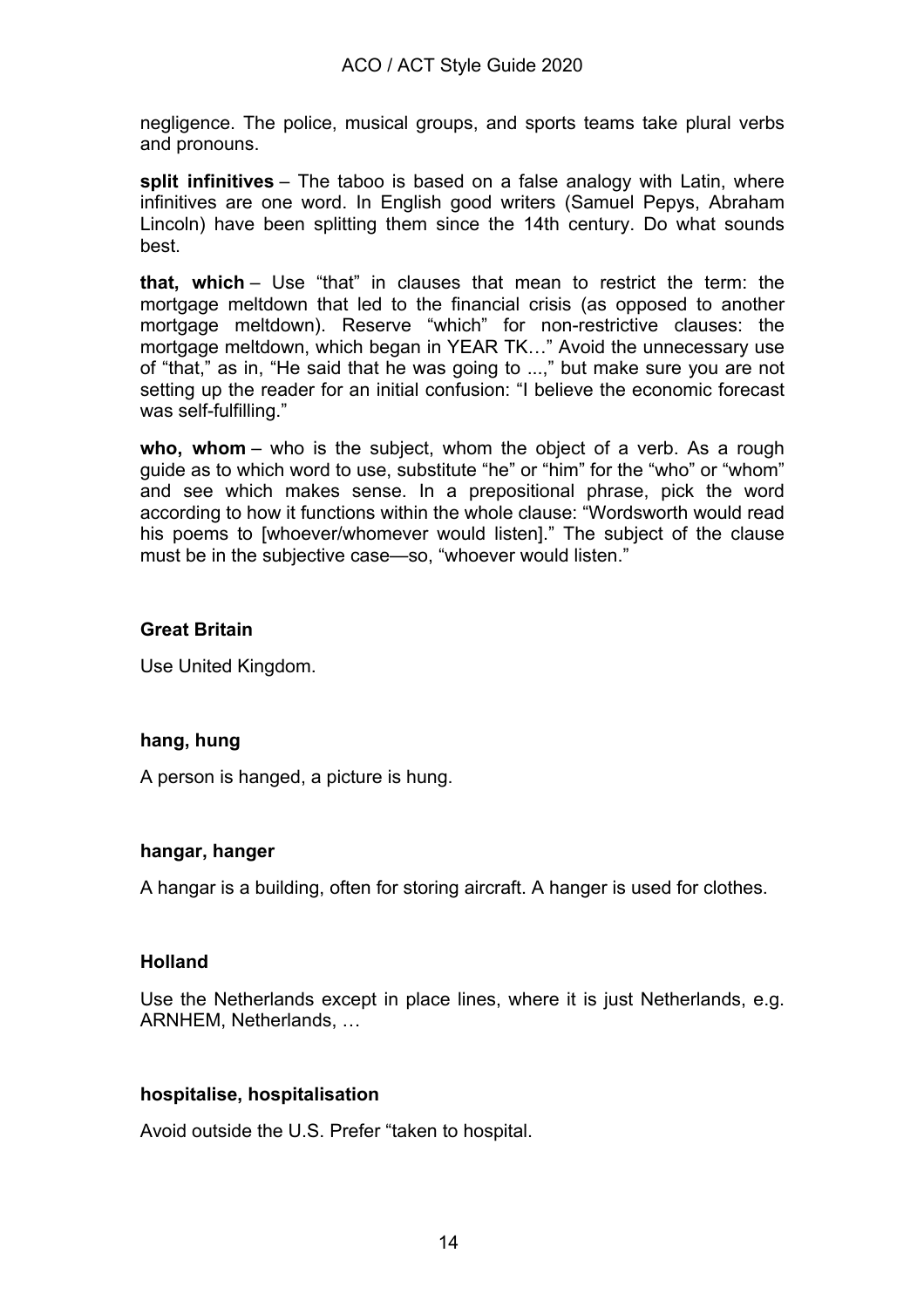# **hyphenation**

Usage varies widely and many words once hyphenated are now generally written un-hyphenated, e.g. ceasefire, cooperation, gunrunner, machinegun. Refer to The Reuters Handbook of Journalism here: http://handbook.reuters.com/index.php?title=H

## **IED**

Military jargon and abbreviation for Improvised explosive device. IED is acceptable on second reference. Roadside bomb is an alternative.

### **injuries, wounds**

Wounds are suffered in combat or are inflicted by weapons or war, injuries by accident or criminal attack. Be as specific as possible, e.g., "His right leg was broken," not "His leg was broken." Write "His left arm was broken," not "He suffered an arm fracture." Use "suffered" rather than "sustained" or "received."

### **internet**

internet - no initial capital. The global data communications system comprising hardware and software that connects computers. The World Wide Web consists of content accessed using the internet but is not synonymous with it. The web (no initial capital) is a collection of documents and other resources linked by hyperlinks, or URLs. The internet also carries, for example, email and downloadable software. Also intranet (no initial capital) for a private network inside an organisation.

## **Interpol**

The International Criminal Police Organisation (Lyon, France). Interpol can be used at all references.

## **Islamic State (IS)**

Reuters uses Islamic State on first reference and IS on second reference, and avoids ISIS and ISIL. Islamic State refers to the Islamic militant organization that broke with the al Qaeda network in 2013 and took control of large parts of Iraq and Syria, where in 2014 it declared a caliphate, a traditional form of Islamic rule. It is largely made up of Sunni militants from Iraq and Syria but has drawn jihadi fighters from across the Muslim world and Europe.

The group was originally known as Islamic State in Iraq and Syria (ISIS), or Islamic State in Iraq and the Levant (ISIL) and is sometimes also referred to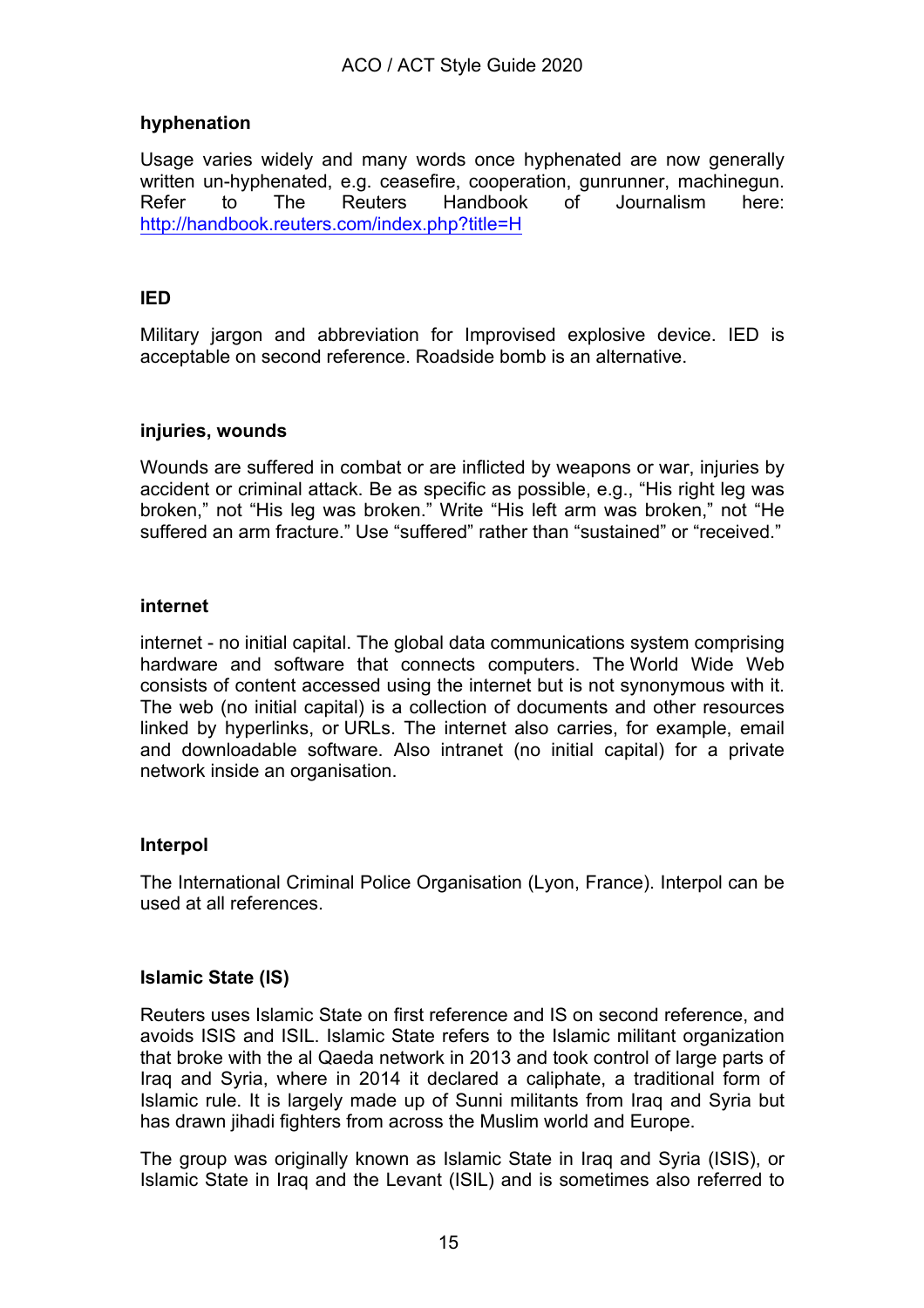by its Arabic acronym Da'ish or Daesh from "ad-Dawlah al-Islamiyah fi'l-Iraq wa-sh-Sham", but on June 29, 2014 the group proclaimed itself a worldwide caliphate and renamed itself "ad-Dawlah al-Islamiyah" or Islamic State (IS).

# **jihad**

An Islamic holy war or struggle. It can also refer to individual's moral struggle. Use with extreme care.

## **jihadi, jihadist**

Jihadists are Islamists who employ extreme violence to further their stated aims usually including establishing a government based on Islamic principles, for example, al Qaeda. They embrace the global ideology of violent jihad, even if they remain only local actors, like Islamic State in its current guise.

"Jihadi" and "jihadist" are not "terms of abuse" but expressions that have specific meaning and are widely used in specialist academic literature and counterinsurgency circles. A number of Islamist groups, of course, actively embrace the term themselves.

By contrast "Islamists" are adherents of political Islam, i.e., they believe Islam should guide social, political and personal action but do not necessarily advocate violence. The leaders of some Muslim countries are now Islamists.

Even where Islamists support the use of violence to secure their goals, we should always use the terms "jihadi" and "jihadist" with caution and in context. We would not ordinarily refer to Hamas or Hezbollah as jihadist organisations, even though they sometimes use violence to pursue their goals, because they have a narrower focus. Should their political foes refer to them as jihadists, that is a different matter. But we should be clear that this is someone else's opinion. If in doubt, always check.

## **Kilometre**

Use km (no full stop, same singular and plural) at all references, except in a phrase such as hundreds of kilometres.

## **km per hour**

First reference, kph on second and subsequent references.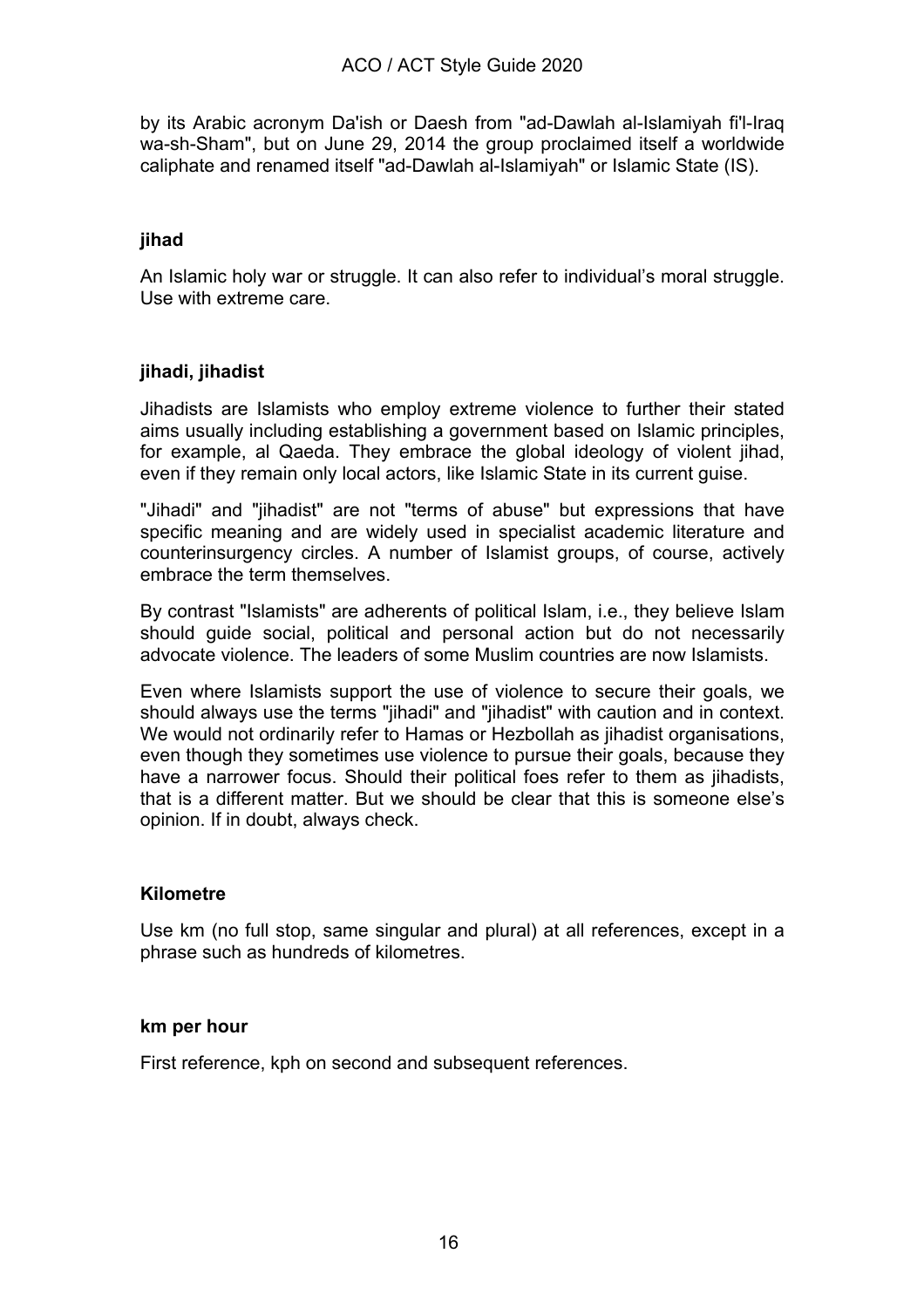# **knot**

A measure of nautical miles (or 1.15 statute miles) per hour used by ships or aircraft. Do not convert to miles-per-hour. Do not write "knots per hour".

## **Koran**

Use Koran for the Muslim holy book. (AP uses Quran). Use alternate spellings only if preferred by a specific organization as part of a name or title.

## **Large-scale**

Big is shorter and usually better.

### **leave**

As a verb, weak and imprecise. Use a more accurate and active verb. "The attack killed three and wounded more than 20," not "The attack left three killed." "Duffy suffered torn ligaments after two clumsy tackles," not "Two clumsy tackles left Duffy with torn ligaments."

## **lifestyle**

Use as one word

## **lorry**

A large vehicle designed to move heavy loads. British English for what in American English is a "truck".

## **maintain**

Use this word with care. When used as a verb, it can suggest reporters are sceptical about the statement quoted.

## **Marseille**

The second largest city in France, after Paris. Use Marseille, not the alternative Marseilles.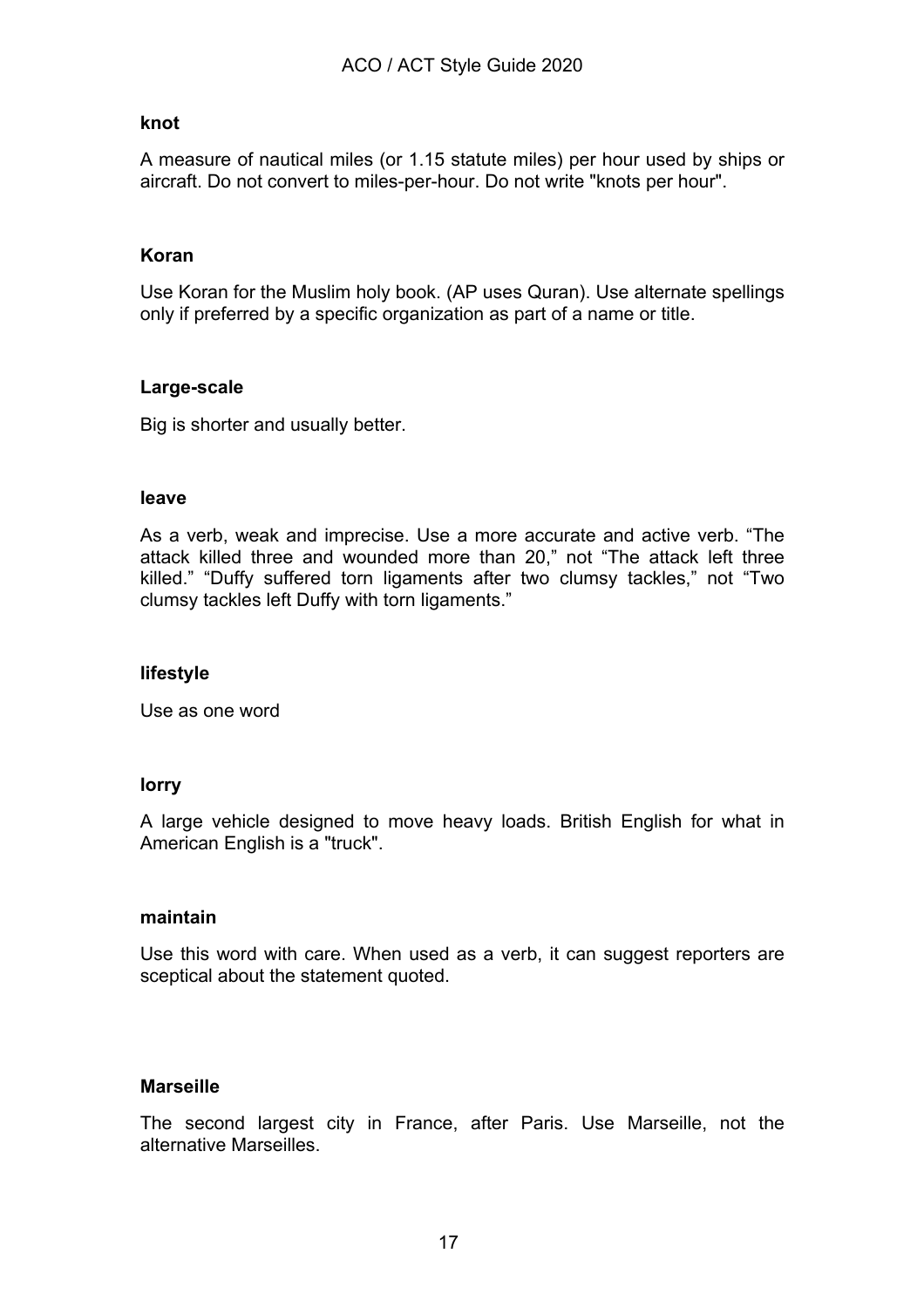## **May Day, Mayday**

May Day is a May 1 holiday in large parts of the world. Originally a spring fertility festival, involving dancing around a maypole and other rites, it is now often associated with the labour union movement. Mayday is the international radiotelephone distress signal, used by ships and aircraft.

## **Medal of Honor**

The highest U.S. military honor, awarded by Congress. Do not refer to "Congressional Medal of Honor." Note: U.S. spelling of Honor in this case.

### **medevac**

Use medical evacuation.

#### **men**

Do not use "men" if referring to a group of persons made up of men and women or a group of individuals whose genders are unknown. Use Sailors or Marines if the group is military or service members if several services are represented.

#### **metric system**

When abbreviating metric units use the singular form without a full stop, e.g., kg or km not kgs or kms. The following need not be spelled out on first mention: kg, km, lb, cm, mm and m. The Lynx Editor conversion function will abbreviate most measures automatically. Convert metres to feet for distances up to 10 metres, to yards for longer distances. To convert metres to feet, multiply by 3.28; to convert metres to yards multiply by 1.094. See also conversions, pound and ton/tone, and http://www.megaconverter.com/mega2/

#### **metric ton**

We use both tons and tonnes, without having to give a conversion, but you must make clear what kind of ton(ne) is meant, using the terms long and short where appropriate. The three measures are: tonne – 2,204.6 pounds (1,000 kg), formerly called metric ton long ton – 2,240 pounds (or 20 hundredweights, 20 x 112 pounds). short ton – 2,000 pounds, American ton.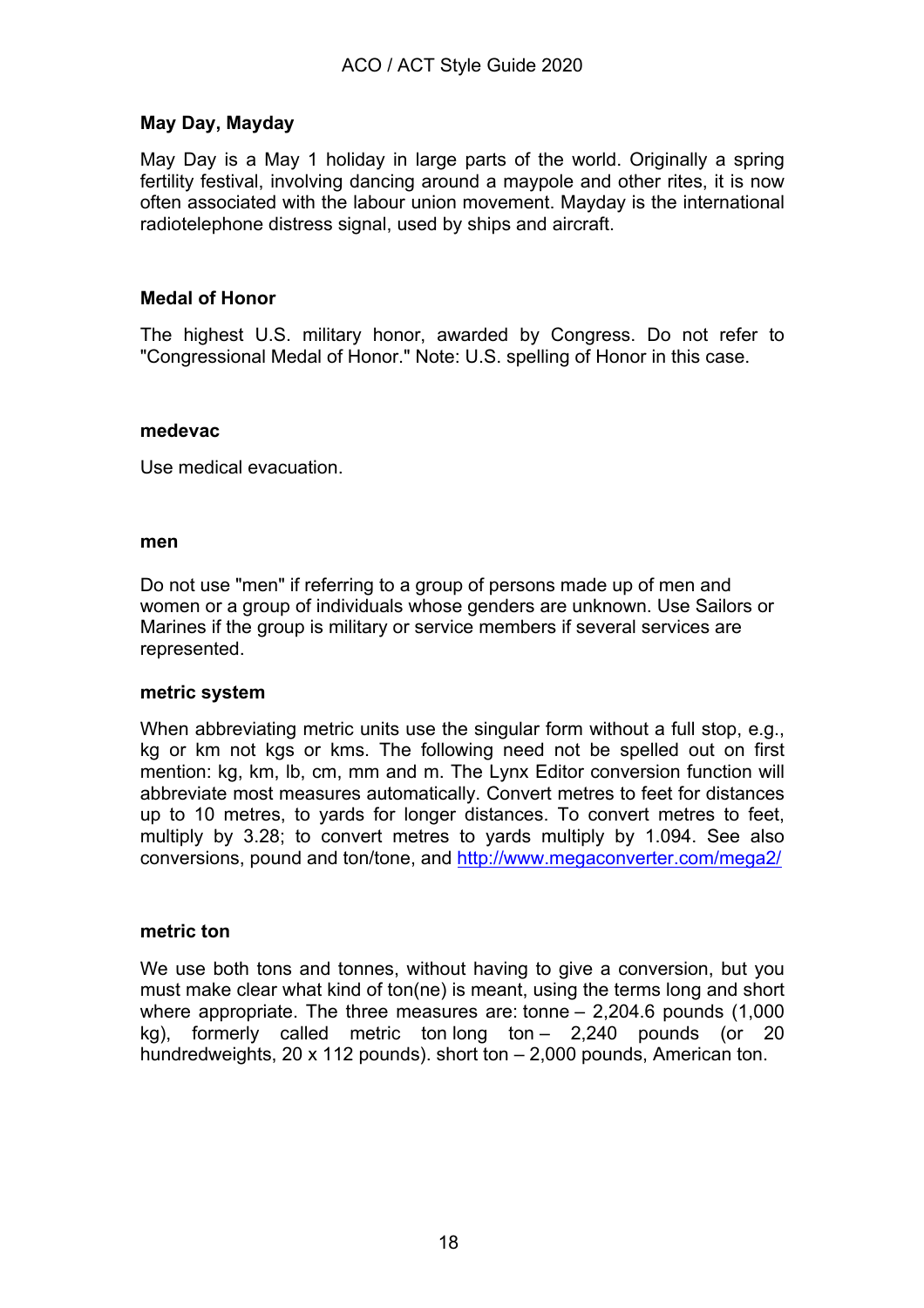## **Military**

Avoid military jargon. However, an attempt should be made to explain the military situation.

### **Middle East**

The term usually included Iran, Iraq, Israel, Kuwait, Jordan, Lebanon, Oman, Bahrain, Qatar, United Arab Emirates, Yemen, Saudi Arabia, Syria, Egypt and Sudan. Compare Maghreb.

### **Military titles**

- a. Ranks should never be abbreviated and should be capitalised when referring to a specific individual.
- b. In general, ranks in the armed forces of the main English-speaking countries such as the United States, Britain and Australia are not hyphenated, e.g. Lieutenant Colonel, Rear Admiral, Air Chief Marshal. However, there are exceptions, such as Canada and India, which hyphenate their titles and we should follow the local practice.
- c. At second and subsequent reference, use the surname OR his or her rank, e.g. Major General John Brown becomes either Brown or the general (not the major general).

Ranks in the non-English-speaking world should be translated without hyphens.

#### **mine hunting**

Use as two words.

#### **minehunter**

Use as one word.

### **NASA**

The U.S. National Aeronautics and Space Administration. In headlines or on first reference, the abbreviation NASA is acceptable for readability, but spell out in full on second reference.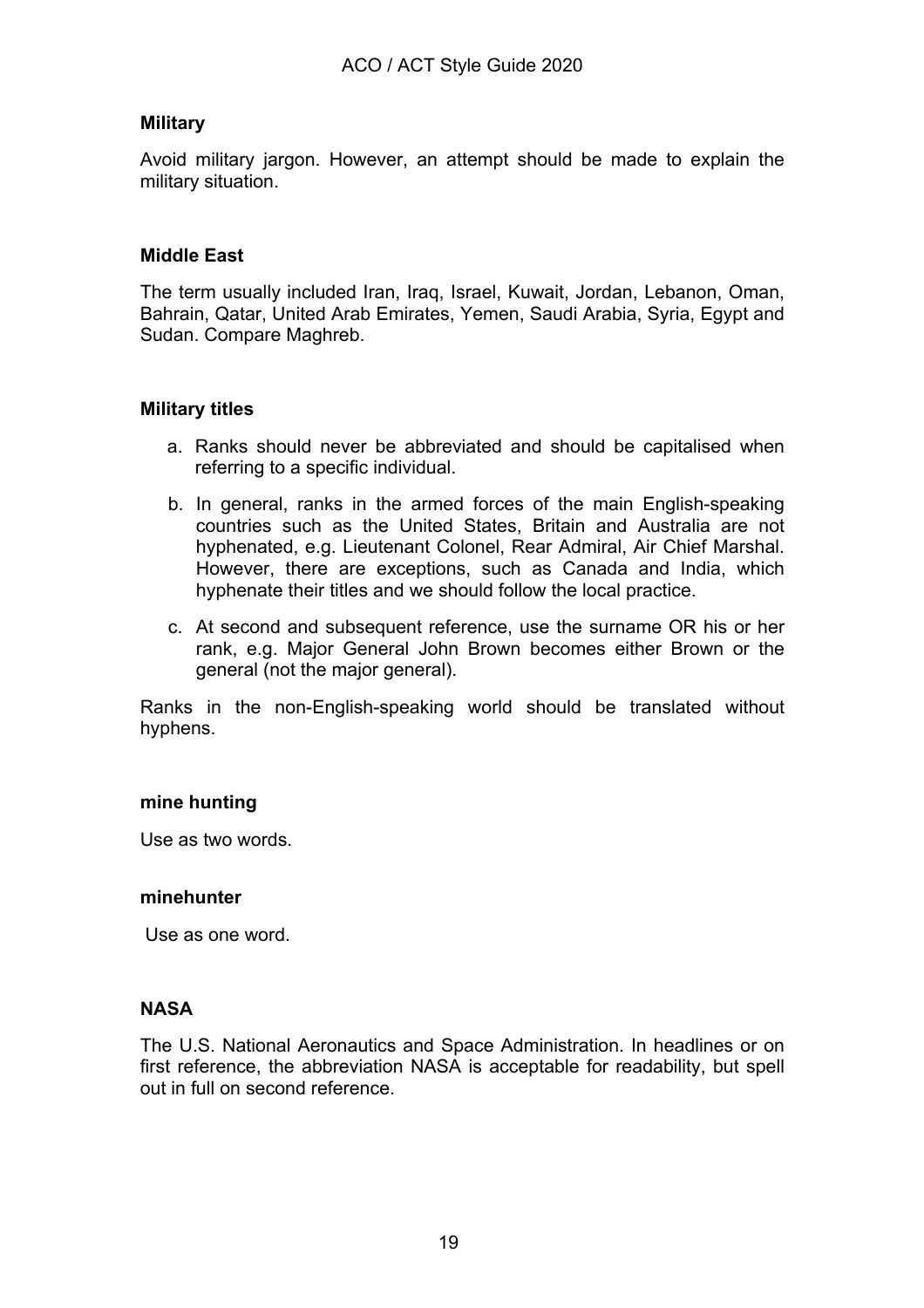## **National names**

- a. You need not specify a minister's nationality in the first paragraph of a story that names the country and comes from a dateline in that country. Under a Washington dateline, for example, write: Secretary of State Joan Smith said on Friday the United States would... not U.S. Secretary of State Joan Smith said on Friday the United States would ...
- b. There is likewise no need to specify the nationality of groups that obviously are of the nationality of the country datelined. Under an Athens dateline it is Police arrested not Greek police arrested.

## **Nationalities**

Nationalities are written out in full and not abbreviated in stories and in sports results. The only exception is U.S. for United States. Use Britain and British (not United Kingdom or Great Britain). Use The Netherlands (not Holland) and Taiwan (not Chinese Taipei). Distinguish between North and South Korea.

# **NATO**

North Atlantic Treaty Organisation the Western Military Alliance founded in 1949. The initials may be used by themselves at first reference with the full name given later in the story.

# **NATO Media Information Centres (NMICS)**

## **Netherlands**

In text write the Netherlands, in place lines omit the article, e.g. ARNHEM, **Netherlands** 

## **Non-English Language Phrases**

Use such phrases or quotes only in exceptional cases, for instance where no generally recognised English equivalent exists. They must always be explained, e.g. dismissing the libel action, the judge said, "De minimis non curat lex" (a Latin phrase meaning "The law does not concern itself with very small matters").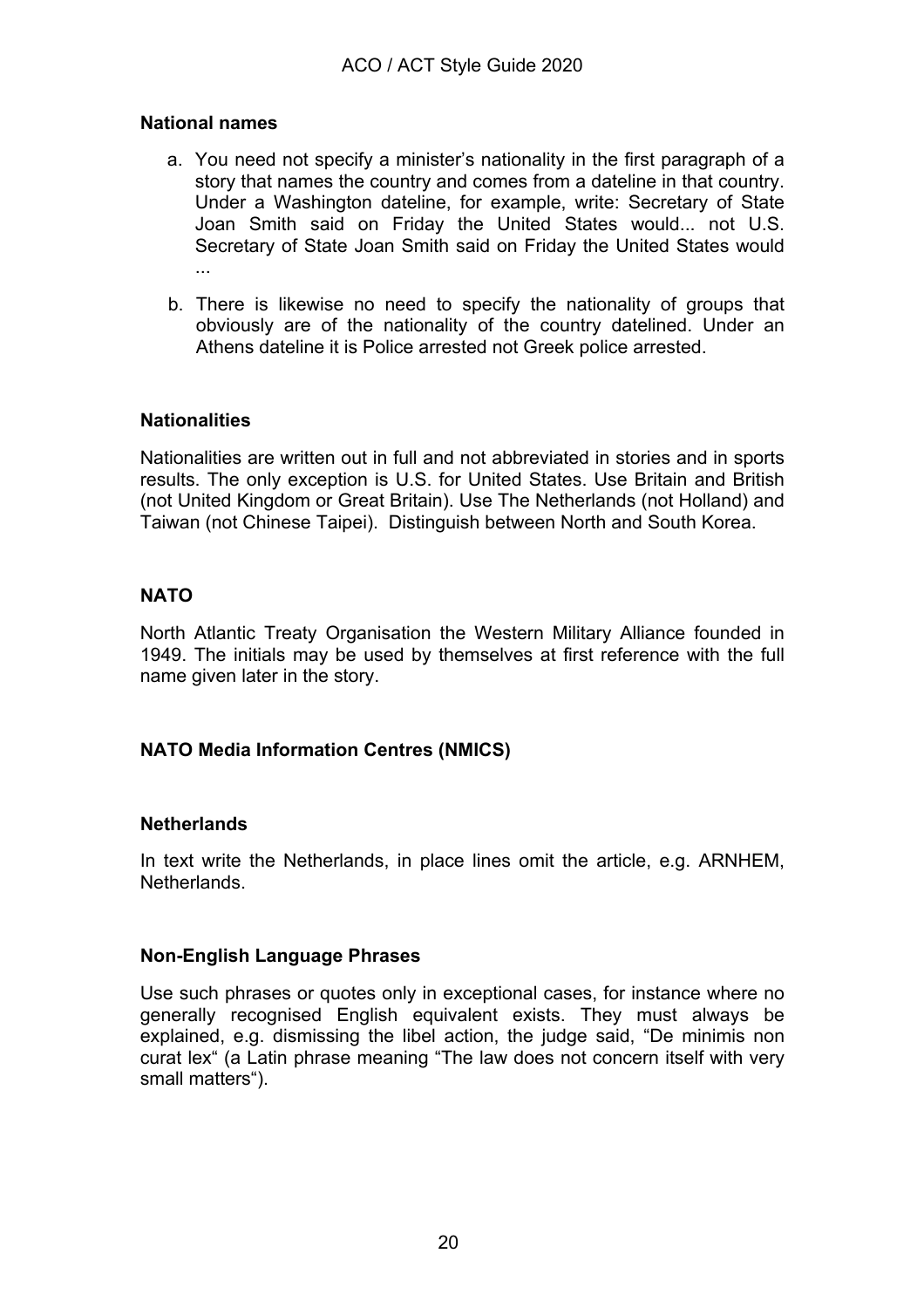# **Non-commissioned officers/NCO's**

Military personnel from the ranks of OR-4 – OR-9

### **Nordic countries**

Denmark, Finland, Iceland, Norway and Sweden. Scandinavia comprises only Denmark, Norway and Sweden. Because of the danger of confusion, list the countries even if you use Nordic or Scandinavia in a lead for the sake of brevity.

## **North Atlantic Council (NAC)**

The North Atlantic Council is the principal political decision-making body within NATO. It oversees the political and military process relating to security issues affecting the whole Alliance. It brings together representatives of each member country to discuss policy or operational questions requiring collective decisions, providing a forum for wide-ranging consultation between members on all issues affecting their peace and security.

#### **numbers**

### *dates, times*

Spell out the digits one to nine in text except for dates and times, when figures should always be used, e.g., "The four foreign ministers will meet at 6 p.m. (1700 GMT) on March 3." The other exception is for some business and market usages e.g. 2-year note, 3.0 percent etc.

The same applies to ordinal numbers: first, second, third, etc., up to ninth, then 10th 100th 144th, etc. But always use numbers for court and political districts: the 5th U.S. Circuit Court of Appeals, the 9th Ward, etc.).

#### *ages*

Use numerals in ages (a 4-year-old) and before millions and billions (2 million, 5 billion). Use numerals before per cent (6 per cent). Use numerals for dimensions: "He lost 4 cm from the end of his finger."

#### *10 and above*

Write 10 and above as figures, except at the start of a sentence, e.g., "Fourteen people were killed when 20 tons of ice crashed through the roof." Do not, however, start a sentence with a complex figure, e.g., "Two hundred and forty-three runners finished the Boston marathon ..." Where possible, rewrite the sentence to avoid starting with a number if it is long and clumsy.

#### *rounding*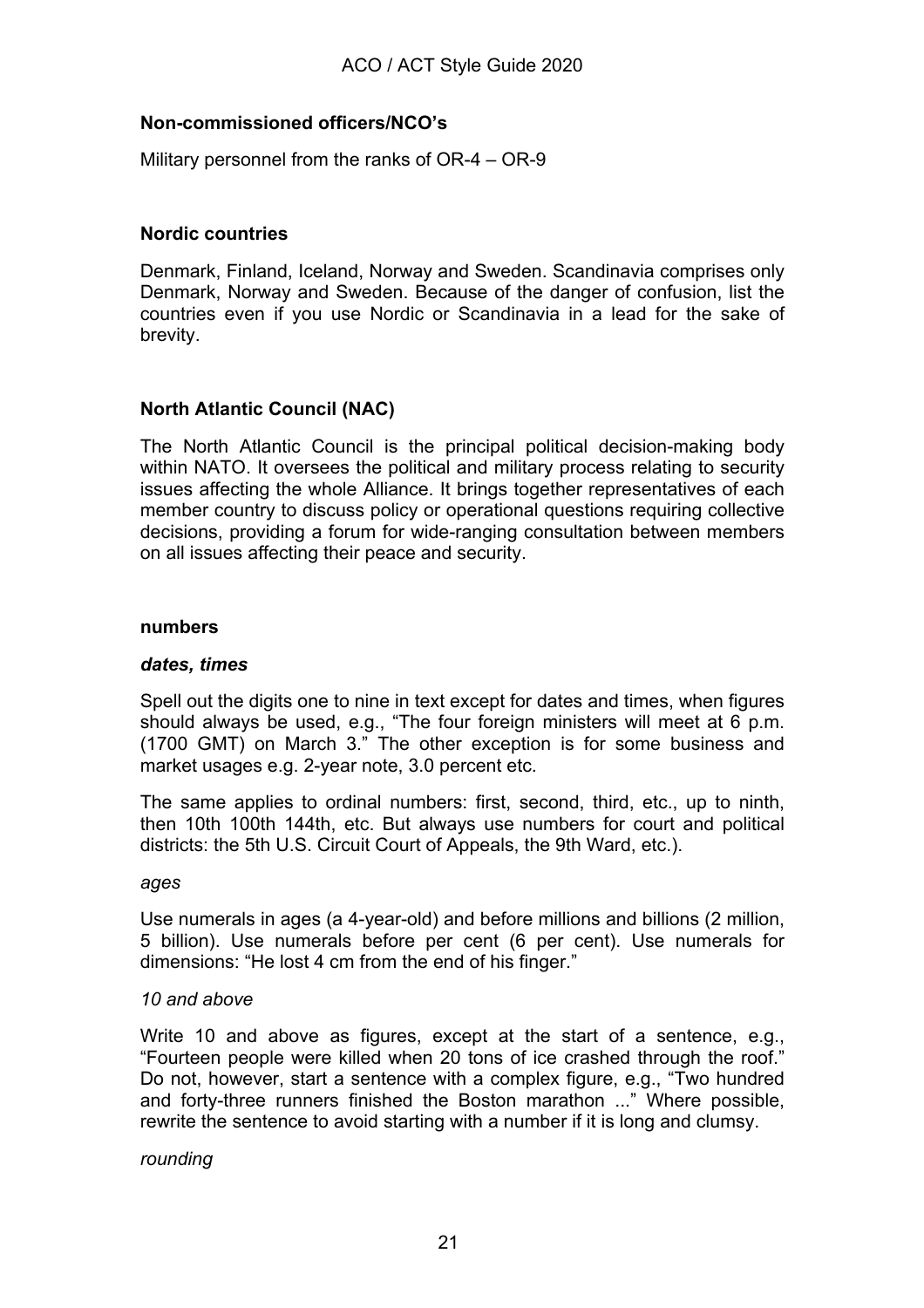- Round off unwieldy figures, e.g., "Japan produced 1.45 million cars in the six months ended..." not, "Japan produced 1,453,123 cars..." As a rule, round off millions to the nearest 10,000, thousands to the nearest 100, hundreds to the nearest 10.
- Figures are normally rounded to two significant decimals, with halves rounded upward. Thus, 15.564 becomes 15.56, while 15.565 becomes 15.57.
- Where totals do not add up because of rounding, this should be explained.

When reporting decimalized figures, always use a full stop, e.g., 42.5. Do not follow the practice in continental Europe of using a comma instead of a decimal point. When reporting thousands, use a comma, not a full stop: 10,000.

## *ranges*

- Repeat the denominator when describing a range of figures, e.g., "\$22 million to \$30 million," not "\$22 to \$33 million."
- When reporting a range of figures, use the style "1.2 billion to 1.4 billion," not "1.2-1.4 billion" or "between 400 and 500 miles," not between 400-500 miles."

## **OECD**

The Organisation for Economic Co-operation and Development (OECD) (French: Organisation de coopération et de développement économiques, OCDE) is an international economic organisation of 34 countries, based in Paris, and founded in 1961 to stimulate economic progress and world trade. It is a forum of countries describing themselves as committed to democracy and the market economy, providing a platform to compare policy experiences, seeking answers to common problems, identify good practices and coordinate domestic and international policies of its members.

## **officials**

Do not describe government ministers as officials.

#### **over**

Use 'more than' with numbers, e.g., more than 100, not over 100. This is often used instead of 'because of' or 'about." Workers are striking over pay. Keep 'over' for place, e.g., over the moon.

#### **percent**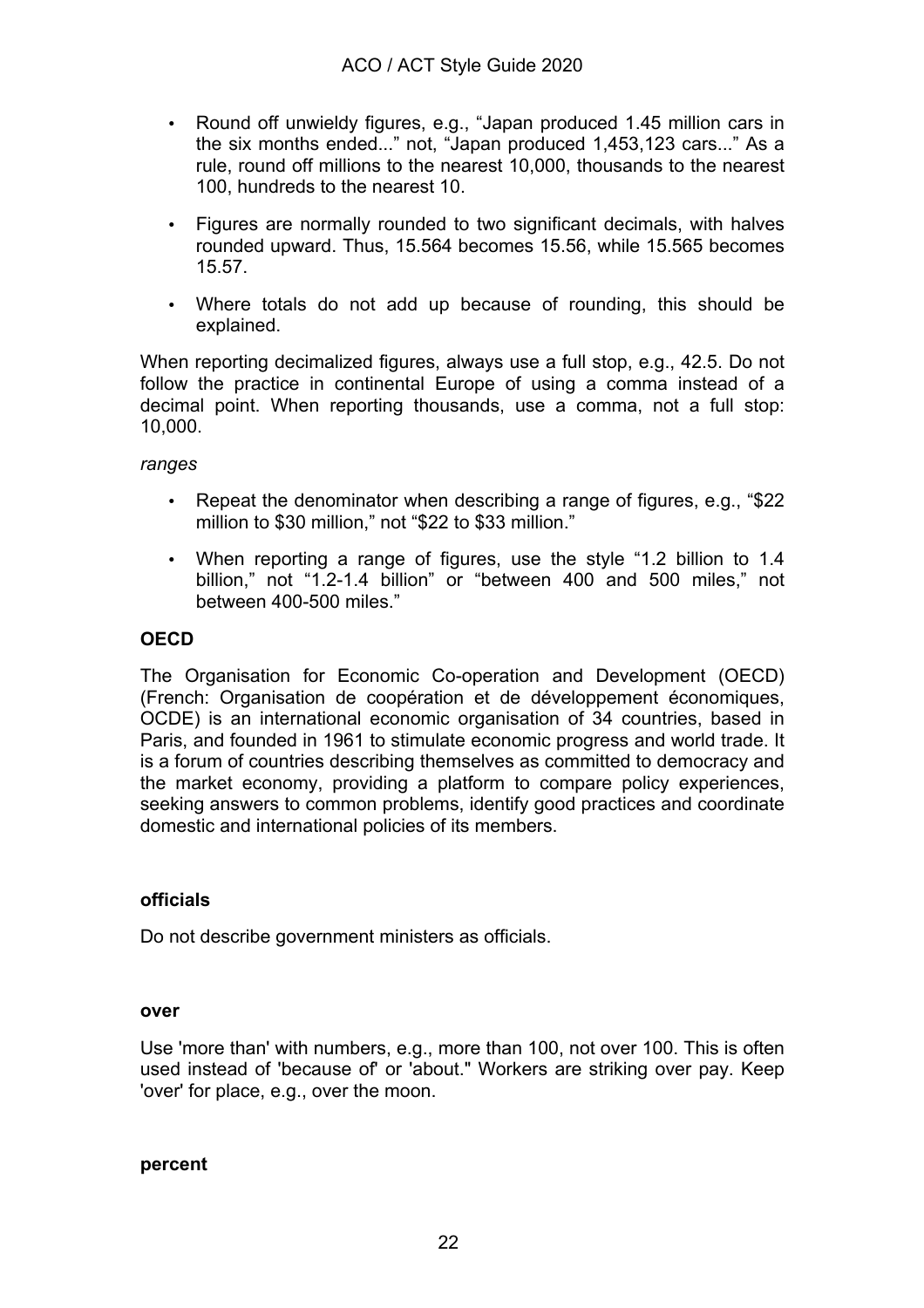When writing about percentages, use %. When spelled out, write percent.

The % symbol should always be paired with a numeral, with no space in between: 1%, 10%, 100%.

For amounts less than 1%, be sure to precede the decimal with a zero: The stock rose 0.2%.

For lack of a numeral, the following sentence should be written: She said he has a zero percent chance of winning.

Beware that in describing a gap in polling for instance, we should spell out percentage: She was leading by 4 percentage points.

### **pilots**

Military aircraft other than strategic bombers and transports normally carry only one pilot. Write the two crewmen, specifying pilot and one co-pilot or navigator, when reporting incidents involving fighter-bombers and the like.

### **Place lines**

Write the city in upper case. The country is in upper and lower case. A dash between spaces separates the place line from the opening paragraph of the text. The names cities that are recognised by an international readership can stand alone, but if there is any doubt then use the name of the country, or in the case of the U.S. the state, as well in lower case.

#### **plane**

Use aircraft.

### **police**

Use police officers, not policemen.

#### **Portuguese names**

Portuguese and Brazilians, like the Spanish, include the family names both of their father and their mother in their full names. Unlike the Spanish, they put the mother's name before the father's and they normally retain both names at second reference. Where they use one it would always be the patronymic, i.e., the last name. Thus Jose Cabral Nettim could be either Cabral Nettim or Nettim at second reference.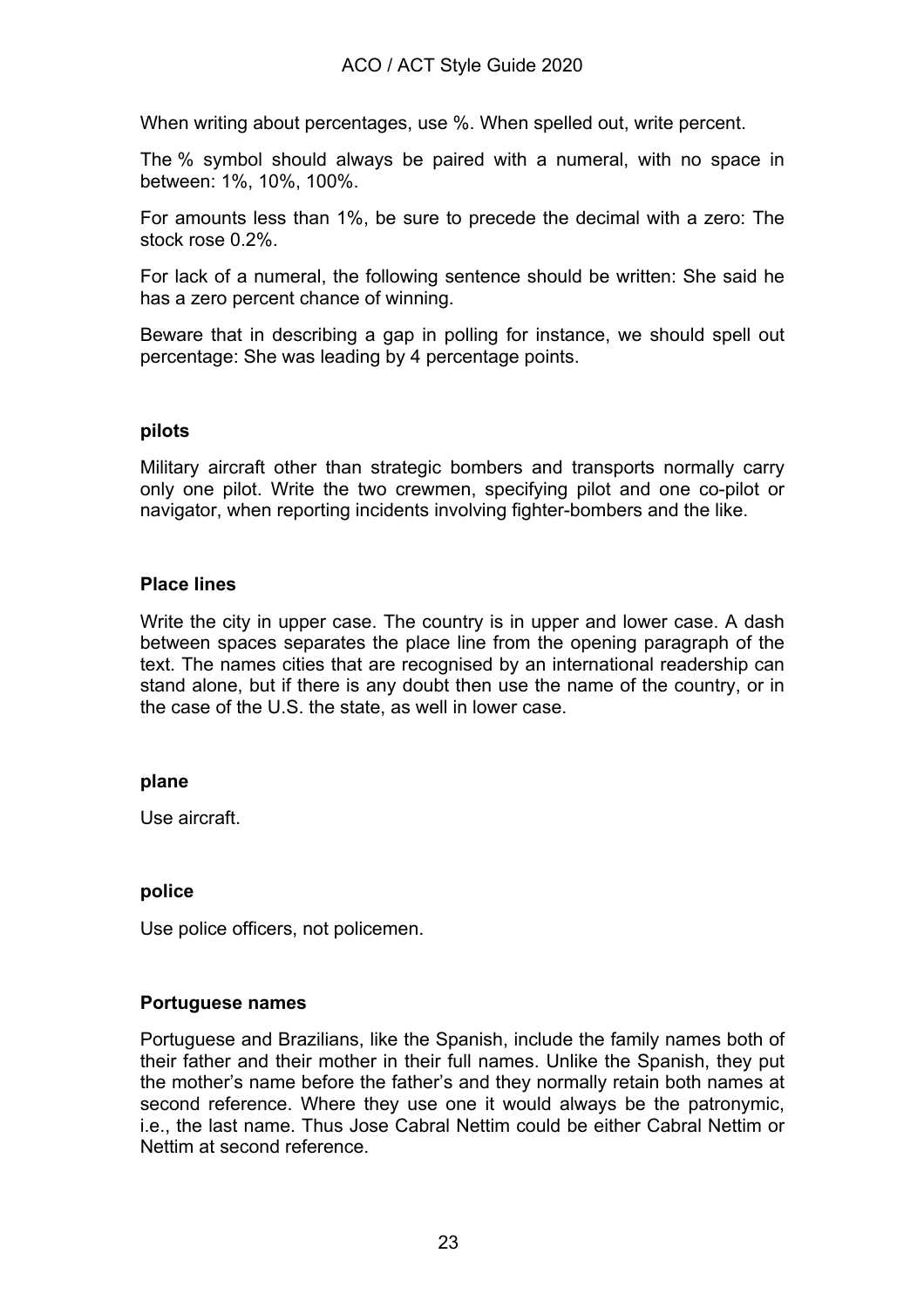## **pound**

Spell out. The abbreviation lb for weight (with no full stop and the same in the singular and the plural) can cause confusion internationally.

### **proper names**

If proper names are in English, use the style and spelling as it appears on the organisation's nameplate and business cards, e.g., Centers for Disease Control and Prevention, Scottish Labour Party, U.S. Department of Defense. If proper names are translated into English, use the spelling convention of that region.

Common nouns are capitalised when they are an integral part of the full name or title of a person, organisation or thing, e.g., the queen but Queen Elizabeth, the sultan but the Sultan of Brunei, the finance ministry but the Ministry of Finance, the river but the River Thames.

## **quotations**

Quotes personalize stories and add colour to other evidence provided by data or logical argument.

Be sure that the quotes you use support the thrust of the story and are not just decoration. Also aim for quotes that are representative of the range of opinion on the subject in question rather than being used to selectively support one party or the other.

Quotes are sacred. Do not alter anything put in quotation marks. Avoid fragmented quotes unless the words are unusual, contentious or colourful. If the words omitted are at the end of a sentence and are followed by another sentence in quotation marks, then the next word is capitalised to show the start of a new sentence. "We will fight and we will win ... We will never surrender." You may drop words in this way only if the deletion does not alter the sense of the quote.

# **Red Cross**

The Red Cross movement comprises: the International Committee of the Red Cross (ICRC); the International Federation of Red Cross and Red Crescent Societies (formerly the League of Red Cross and Red Crescent Societies); and more than 160 national societies around the world. Give the ICRC title in full at first reference; do not abbreviate to the "International Red Cross" since such a body does not exist. For the sake of brevity in a lead paragraph you can refer to a Red Cross official or spokesman as long as you make clear lower in the story which organisation he belongs to.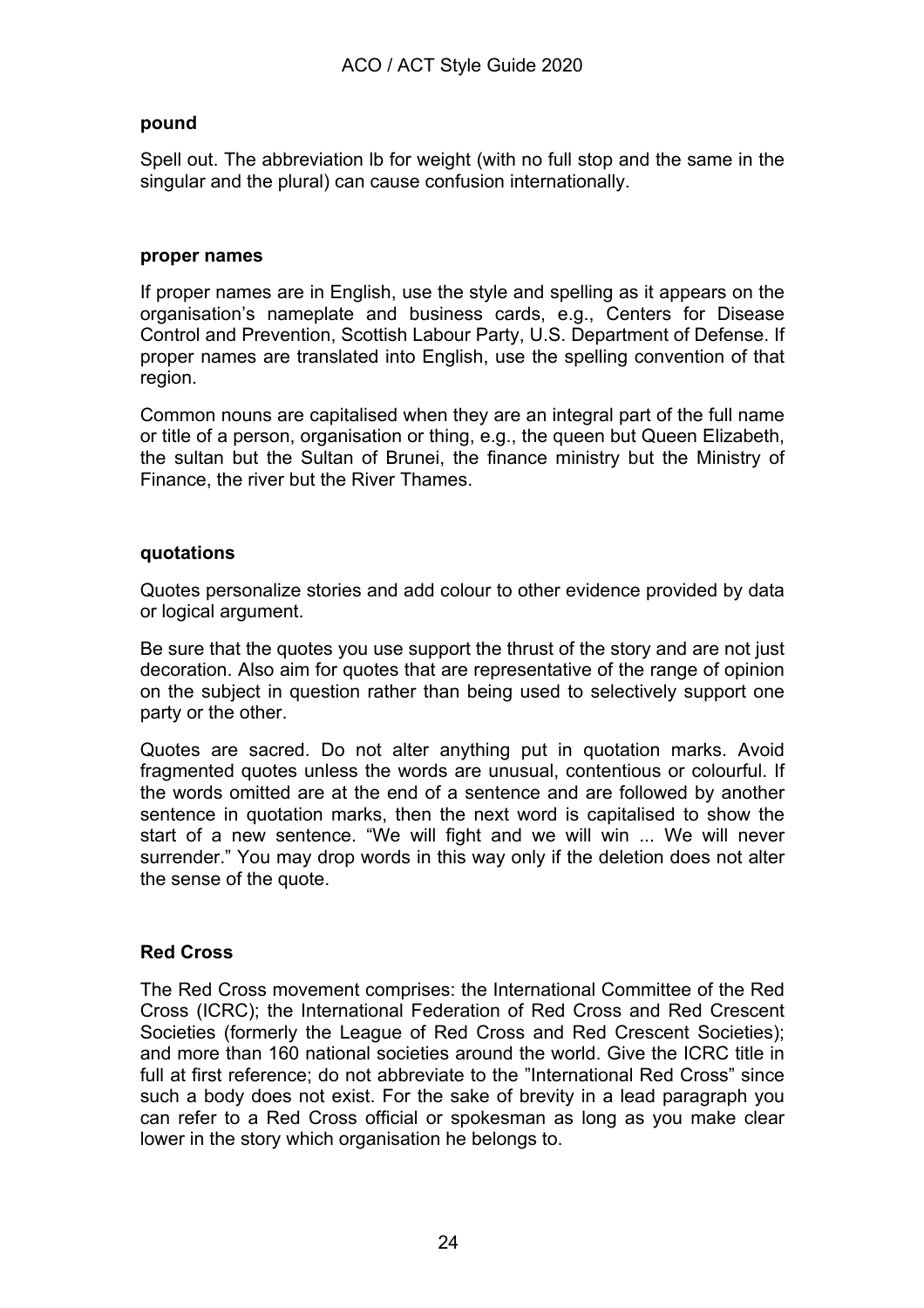# **SEAL**

Sea, Air, Land. SEAL is acceptable on first reference. If plural, use SEALs.

## **Security Council**

The 15-member United Nations Security Council in New York is the body that takes many of the decisions on U.N. action around the world, often through numbered resolutions, e.g. Resolution 649. It consists of five permanent members with the power of veto over any resolution – Britain, China, France, Russia and the United States. There are also 10 non-permanent members of the Security Council, made up of other U.N. countries that serve in rotation, representing different areas of the world. The Security Council presidency rotates monthly, by English alphabetical listing of its member states.

The U.N. Security Council becomes the council (lower case) at second reference.

## **Service Components**

- a. Service components are never capitalised when referring to the service as a whole, e.g. the U.S. army, the French navy. Exceptions are armies that have a unique name, e.g. the Palestine Liberation Army, the Red Army. Capitalise army when referring to a specific formation, e.g. the U.S. 1st Army, the British 8th Army. Use figures for military units: 1st Army not First Army.
- b. Air force. Two words unless referring to U.S. Air Force One.
- c. Marine. Capitalise when referring to the U.S. Marine Corps or when referring to its members, e.g. Six U.S. Marines, the U.S. Marines, Marine operations. Do not refer to them as "soldiers".

#### **Ships**

- a. Warship. A naval vessel, though not necessarily an armed one. The term does imply the ship is a combatant but a fleet auxiliary – a navy ship carrying stores, fuel and ammunition – is a warship. Warships vary in armament and in size, from a few hundred tonnes to tens of thousands. Identify the type – e.g. fast patrol-boat, corvette, frigate, destroyer, cruiser. Never use battleship as a synonym for warship.
- b. Aircraft carrier. A floating airfield, it carries fixed-wing aircraft on its flight deck and/or helicopters. It should not be confused with other classes of warship, such as frigate, destroyer or cruiser. These may also carry helicopters but they are not aircraft carriers.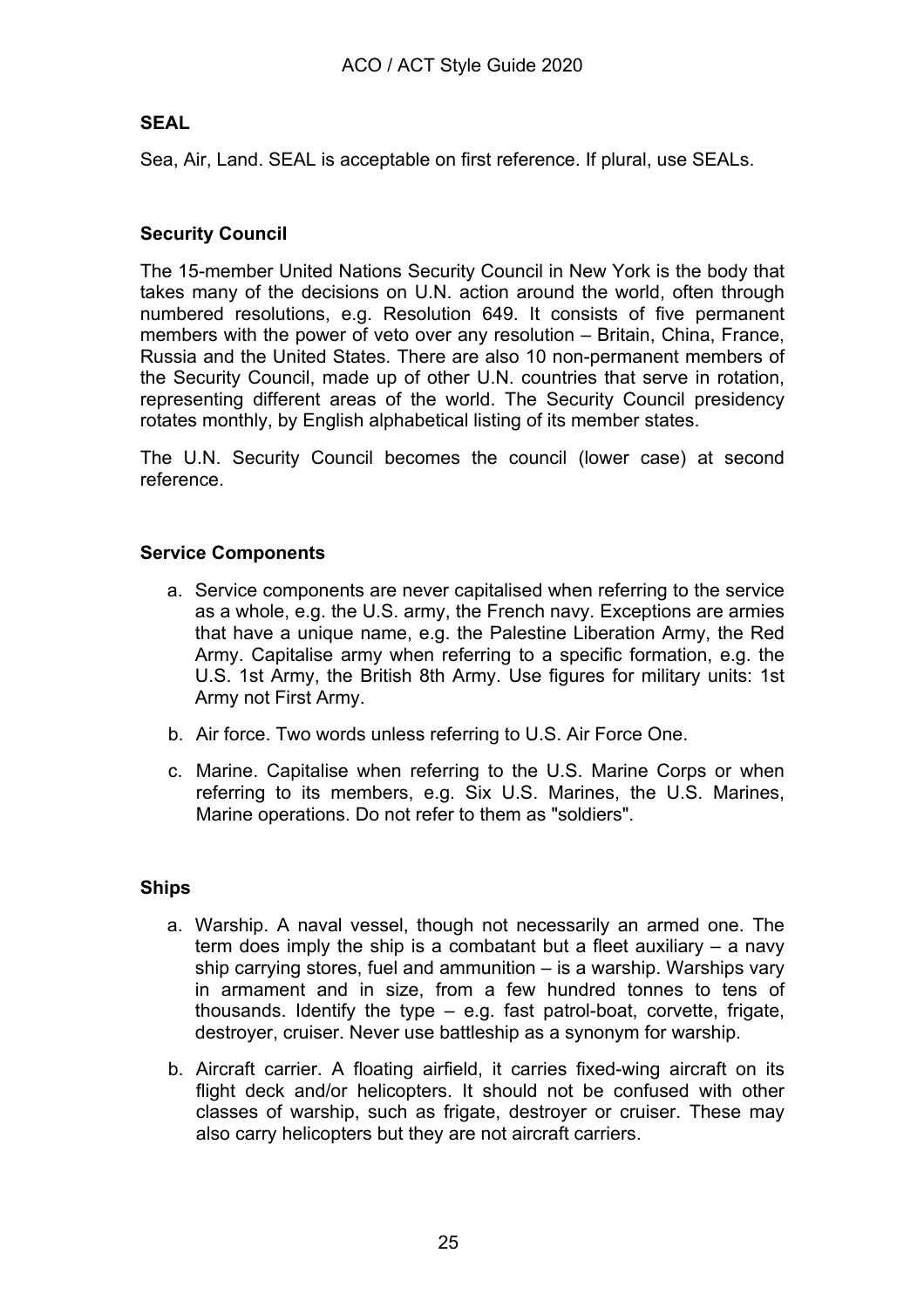- c. Assault ship. A warship designed to support amphibious and air operations against a land- based enemy. They carry helicopters, landing craft, commandos or marines, and may carry amphibious armoured vehicles.
- d. Battleship. A specific class of warship, the battleship is obsolete. It is not to be confused with other classes like corvette, minesweeper, patrol boat, frigate, and destroyer. Do not use as a synonym for warship.
- e. Submarine. In naval parlance a boat rather than a ship. A submarine may fight submerged or on the surface, using torpedoes or missiles – the missiles being tactical or strategic. There are two main submarine types depending on the method of propulsion: nuclear and diesel electric.

### **ship names**

Do not use HMS or USS to designate British or American warships if the nationality of the ship is already clear. Write the British frigate Battleaxe not the British frigate HMS Battleaxe. But in place lines write, for instance, ABOARD HMS BATTLEAXE. Routinely check the names of ships in Jane's Fighting Ships, Lloyd's Register or the weekly Lloyd's Shipping Index. Do not put quotation marks round the names of ships. Always use neuter pronouns.

## **Spelling**

The general guide for spelling within Allied Command Operations is the Oxford English Dictionary. Copy originating elsewhere should follow British spelling norms. At all times stick to official spellings for American names and titles, such as U.S. Defense Secretary XXXX. Watch out for regional words that non-English language services and clients will find difficult to understand and translate.

#### **spokesman, spokeswoman**

not spokesperson. If the sex of the person is not known, use representative.

#### **team member**

Use as two words

### **Titles**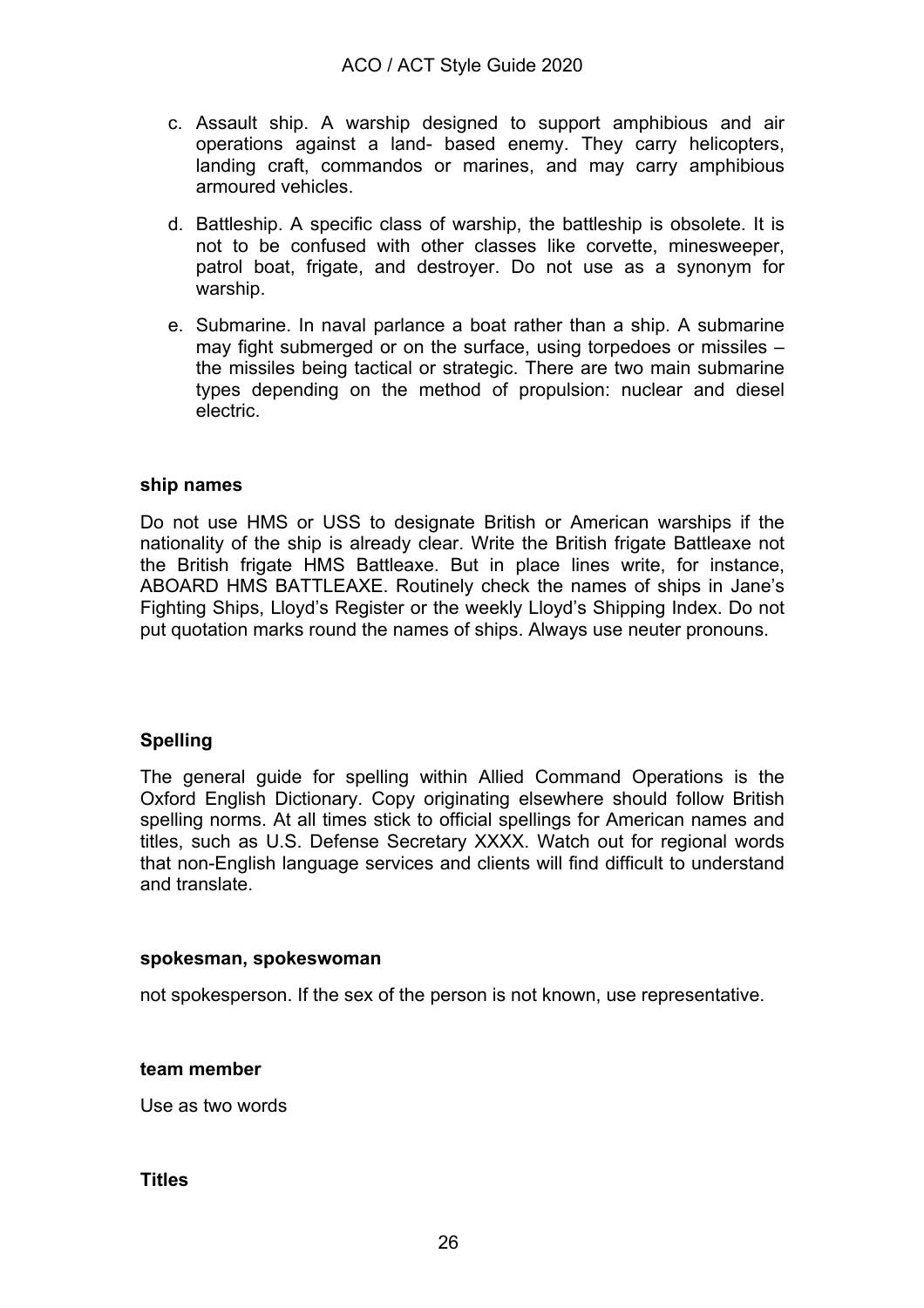- a. Capitalise an official's title, or a former official's title e.g. German Chancellor Angela Merkel, former U.S. President George Bush, deposed King Constantine, Attorney General-designate Griffin B. Bell, Acting Mayor Peter Barry.
- b. Honorific or courtesy titles such as Professor, Dean, Mayor, Ambassador and the like are capped when used before a name (e.g., Professor Harold Bloom). In the US, the wife of the president is known as the first lady (no caps). Abbreviate Mr, Mrs, Ms, Dr, and only use Mr, Mrs, Ms in quoted material. When necessary to distinguish between two people who use the same last name, as in married couples or brothers or sisters, use the first and last name.

## **United Kingdom**

The United Kingdom comprises Great Britain and Northern Ireland. Great Britain comprises England, Wales and Scotland. Use the full or abbreviated form (UK) only to emphasise the inclusion of Northern Ireland with England, Scotland and Wales or if hard-pressed for headline space.

## **UK**

For United Kingdom, no full stops. UK should be avoided as an adjective unless part of a common term or compound noun, e.g. UK gilts.

## **Ukraine**

Not "the Ukraine."

## **under way**

Usually two words. Write "began" or "started" rather than "got under way." One word if the meaning is "occurring, performed, or used while travelling or in motion" (underway replenishment of fuel).

## **United Nations**

Spell it out at first reference when used as a noun. It may be abbreviated to U.N. in a headline. As an adjective it can be also be abbreviated at first reference, e.g. the U.N. General Assembly, U.N. High Commissioner for Refugees. Security Council: the 15-member United Nations Security Council in New York is the body that takes many of the decisions on U.N. action around the world, often through numbered resolutions, e.g. Resolution 649. It consists of five permanent members with the power of veto over any resolution – Britain, China, France, Russia and the United States. There are also 10 non-permanent members of the Security Council, made up of other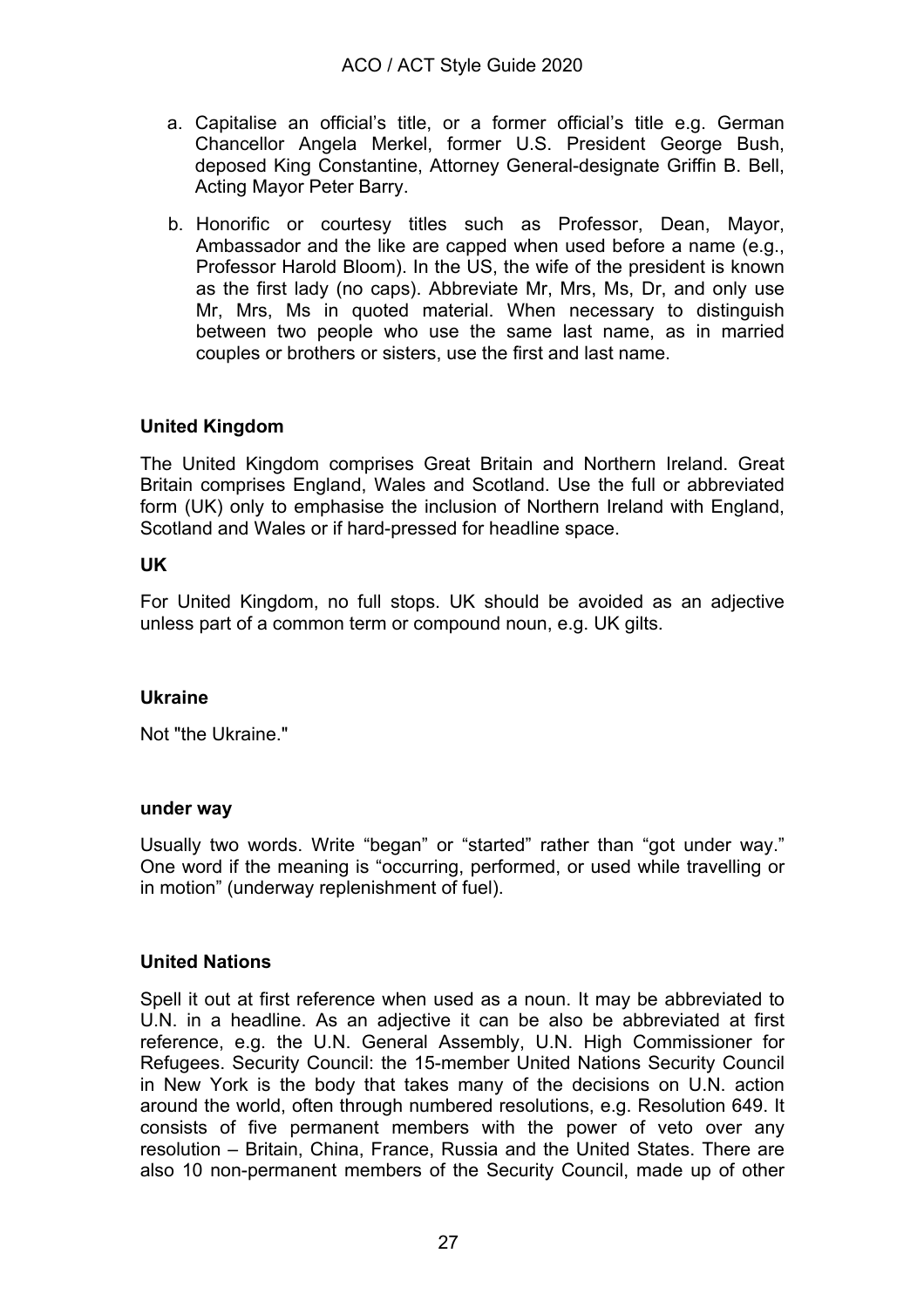U.N. countries that serve in rotation, representing different areas of the world. The Security Council presidency rotates monthly, by English alphabetical listing of its member states.

# **United States**

Spell it out at all references in text when used as a noun. It may be abbreviated to U.S. in a headline. As an adjective, it can also be abbreviated at first reference, e.g. the U.S. State Department. Do not use USA except in quoted passages. Do not use the noun America as a synonym for the United States, although you may use American instead of U.S. as an adjective.

## **Units, Formations**

- a. Units, formations, army Use capitals when you write the title of a specific unit e.g. the 1st Infantry Division but otherwise say division. Also note that there are many national exceptions to these broad definitions.
- b. Squad. The basic building block of an army, equivalent to the British section of eight soldiers. Three squads/sections form a platoon.
- c. Platoon. The essential tactical unit in any army, capable of patrolling, attacking and defending independently. Usually about 30-strong, an infantry platoon typically has three sections or squads. The platoon may be led by a sergeant or a junior commissioned officer. It may have its own light machinegun and mortar units of two or three men each as well as anti-tank weapons and possibly shoulder-fired anti-aircraft missiles. In a cavalry (armoured) unit the platoon is often called a troop of three or four vehicles. Some armies use troop instead of platoon in their artillery units.
- d. Company. Usually three platoons commanded by a major or captain. In a cavalry unit the term squadron may be used. Artillery may be organised in batteries of six to a dozen guns, rocket-launchers or mortars.
- e. Battalion. A battalion comprises about 500 to 1,000 soldiers, broken down into companies, platoons, squads or sections. It is usually commanded by a lieutenant colonel. Some armies use the term regiment for a tank or artillery battalion.
- f. Brigade. Several battalions or regiments grouped together.
- g. Division. A group of brigades. Usually commanded by a major general, it can contain all elements needed to operate independently and is then effectively a small self-contained army.
- h. Corps. Usually at least two divisions. Often commanded by a lieutenant-general.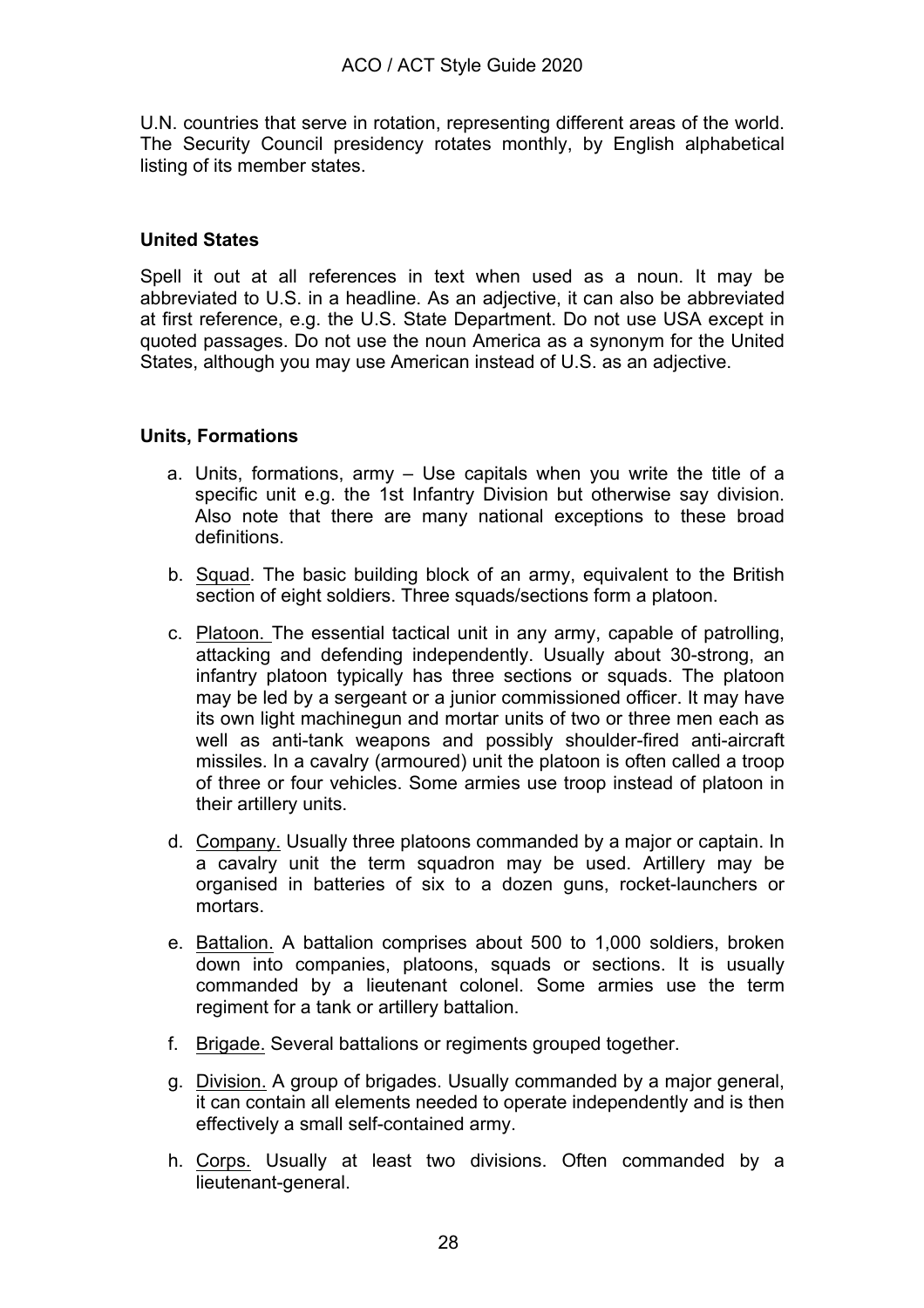- i. Army. At least two corps. Tends to be the command of a full five-star general or, a marshal or field marshal.
- j. Infantry. Soldiers who fight on foot. Mechanised infantry refers to foot soldiers carried to the battlefield in trucks.
- k. Regiment. Be careful with this term. Use varies. Find out precisely what is meant in any particular case. It can be used as a synonym for either a battalion or a brigade. Also, a regiment in the British army may have one or more battalions but these rarely serve together as or in a brigade. The 1st battalion of the Royal Halberdiers may be part of an armoured brigade formed for service in the Middle East while the 2nd battalion of the same regiment is in Scotland.
- l. Special forces. Lower case unless referring to a specific unit title.
- m. Squadron. As with regiment, be careful. Many but not all cavalry (armoured) regiments are broken down into squadrons and troops. Some air forces are organised on the basis of squadrons – each with several flights – and grouped as wings. The term squadron may also refer to a group of ships, a small fleet usually put together for some particular task.
- n. Task force. A force organised for an operation.
- o. Troops. Use in the plural for large, round numbers scores, hundreds, thousands – of soldiers, not for small specific numbers. France sent 5,000 troops to the Gulf is right.

## **Weapons**

- a. Air-to-ground. Hyphenate. Also anti-aircraft.
- b. Artillery. Avoid saying "big guns" or "heavy artillery" to dramatize events.
- c. SAM. Surface-to-air missile spell out on all references.
- d. WMD. Weapons of mass destruction. Spell out on first reference. Usually taken to mean biological, chemical and nuclear weapons.

### **Web, website, webcast**

#### **woman, women**

Preferred to "female."